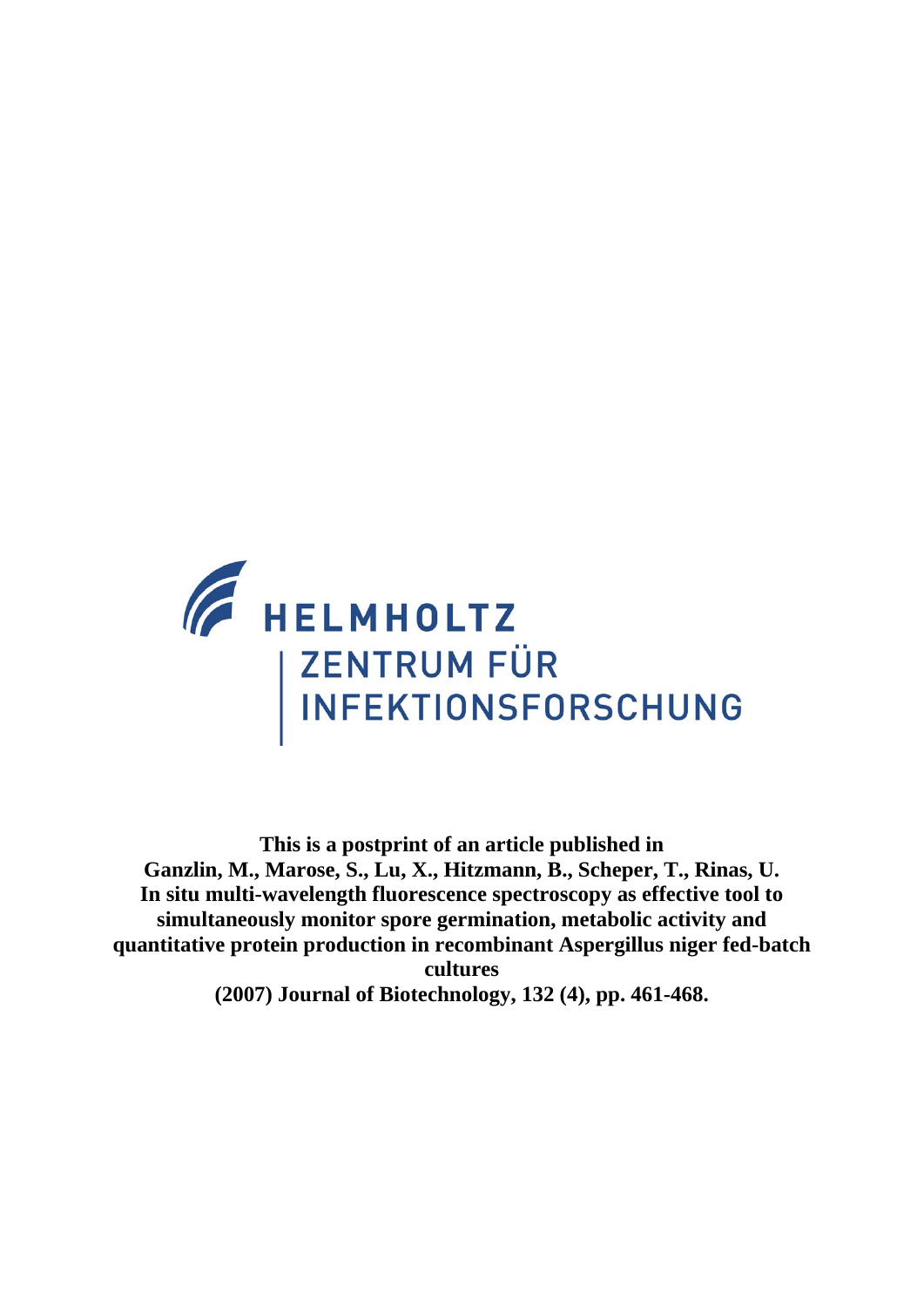# *In-situ* **multi-wavelength fluorescence spectroscopy as effective tool to simultaneously monitor spore germination, metabolic activity and quantitative protein production in recombinant**  *Aspergillus niger* **fed-batch cultures**

Markus Ganzlin<sup>1,#</sup>, Stefan Marose<sup>2</sup>, Xin Lu<sup>1</sup>, Bernd Hitzmann<sup>2</sup>, Thomas Scheper<sup>2</sup> and Ursula Rinas  $^{1, *}$ 

> <sup>1</sup> Helmholtz Centre for Infection Research (former German Research Centre for Biotechnology – GBF) Inhoffenstr. 7, 38124 Braunschweig, Germany

2 Institut für Technische Chemie, Universität Hannover, Callinstr. 3, D-30167 Hannover, Germany

\* Corresponding author: Tel: 0049-531-6181-7014, Email: uri@helmholtz-hzi.de

# Current address: AstraZeneca, DECS/GPS&S, 13S28 Mereside, Alderley Park, Macclesfield SK10 4TG.

Running title: On-line monitoring of fungal cultures Keywords: multi-wavelength fluorescence spectroscopy, *Aspergillus niger,* GFP, *on-line* monitoring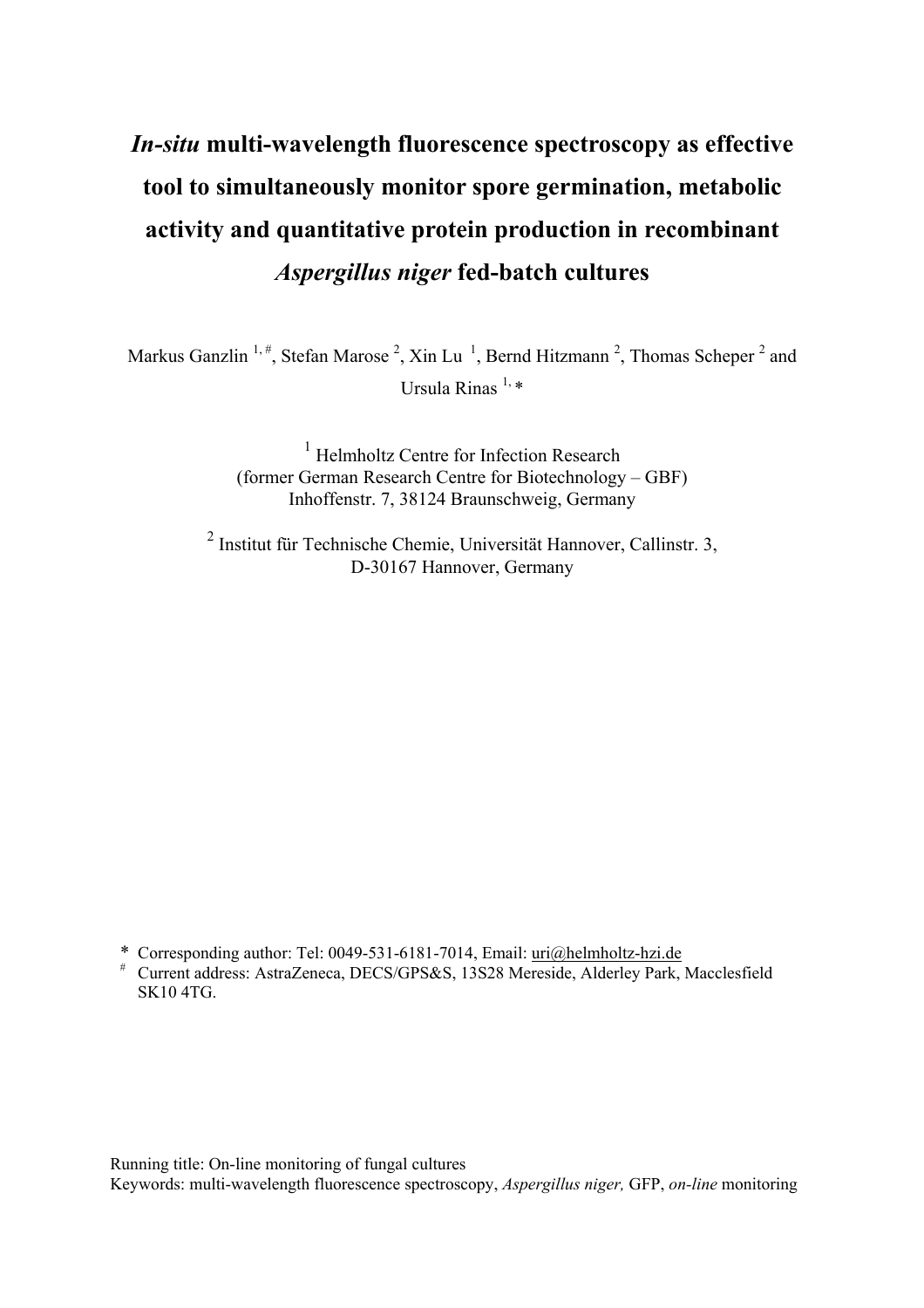# **Abstract**

The production of a mutant green fluorescent protein (S65TGFP), controlled by the maltose inducible glucoamylase promoter, was followed *in-situ* in fed-batch cultures of recombinant *Aspergillus niger* using multi-wavelength fluorescence spectroscopy. Disturbance of quantitative product analysis by interfering fluorescence signals was resolved by using a set of defined combinations of excitation and emission wavelengths ( $\lambda_{\text{ex}}/\lambda_{\text{em}}$ ). This technique resulted in excellent linearity between *on-line* signal and *off-line* determined S65TGFP concentrations. Spore germination was detectable *in-situ* by monitoring the back scattered light intensity. Moreover, flavin-like fluorophores were identified as the dominating fungal host fluorophores. The time-dependent intensity of this fluorophore, potentially fungal flavincontaining oxidoreductase(s), did not correlate with the biomass concentration but correlated well with the fungal metabolic activity (e.g. respiratory activity). Other fluorophores commonly found in microbial cultures such NADH, pyridoxine and the aromatic amino acids, tryptophan, phenylalanine and tyrosine did not contribute significantly to the culture fluorescence of *A. niger*. Thus, multi-wavelength fluorescence spectroscopy has proven to be an effective tool for simultaneous *on-line* monitoring of the most relevant process variables in fungal cultures, e.g. spore germination, metabolic activity, and quantitative product formation.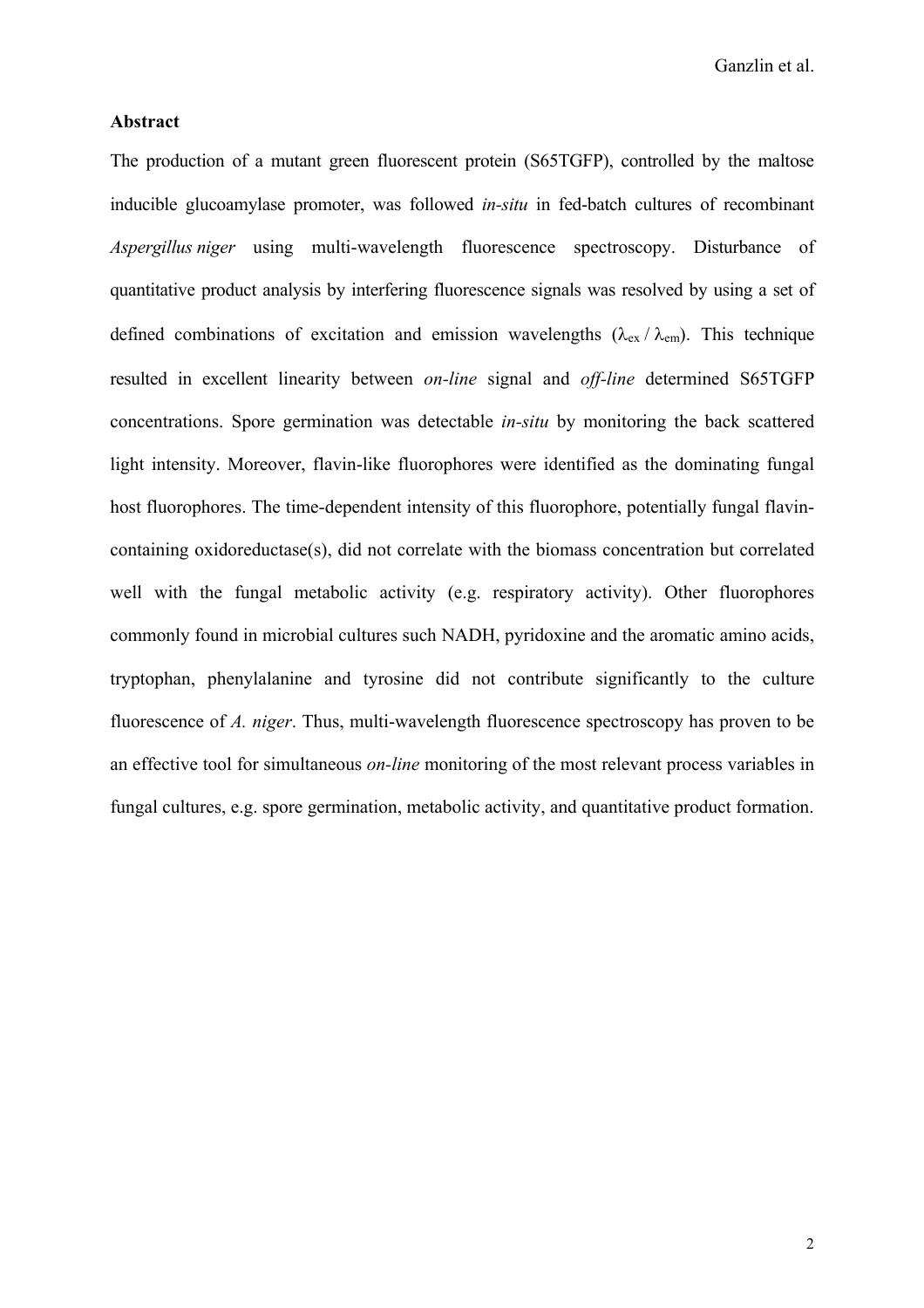## **1. Introduction**

Optical sensors are attractive tools for *on-line* bioprocess monitoring (e.g. Sonnleitner et al., 1991; Locher et al., 1992; Mulchandani and Bassi, 1995; Marose et al., 1998; Marose et al., 1999; Scheper et al., 1999; Stark et al., 2002). These sensor systems are usually very sensitive, do not interfere with the monitored bioprocess, and, the data, obtained from these measurements, are available in *real-time*, and thus, provide decision making information already during the cultivation.

In particular, multi-wavelength or two-dimensional (2-D) fluorescence spectroscopy has proven its usefulness in monitoring a variety of different bioprocesses (Tartakovsky et al., 1996; Marose et al., 1998; Mukherjee et al., 1999; Surribas et al., 2006; Hantelmann et al., 2006, Haack et al., 2007). The fluorescence intensity of the culture is scanned over a wide range of excitation and emission wavelengths, delivering a multitude of data sets for various wavelengths combinations. In contrast to one-dimensional (1-D) fluorescence spectroscopy, an increased quantity as well as an improved quality of information can be obtained. By comparing time course data of fluorescence intensities of the culture, using different combinations of excitation and emission wavelengths, the quality and reliability of information can be improved and directly related to the most relevant process variables. Nowadays, 2-D fluorescence spectroscopy combined with chemometric methods are most often applied to estimate substrate consumption as well as the formation of low molecular weight products and cell biomass. In addition, 2-D fluorescence data have been also used to estimate enzyme activities in microbial cultures (Mortensen and Bro, 2006; Haack et al., 2007).

Fluorescent proteins such as the green fluorescent protein (GFP) offer interesting options for process development due to their easy detection via optical sensors (Tsien, 1998; March et al., 2003; Su, 2005). In general, monitoring of fluorescent proteins like GFP in bioreactor cultivations occurs through 1-D fluorescence spectroscopy (Randers-Eichhorn et al., 1997; Poppenborg et al., 1997; Albano et al., 1998; DeLisa et al., 1999; Chae et al., 2000; Li et al., 2000; Gilbert et al., 2000; Reischer et al., 2004; Su et al., 2005). However, it has been demonstrated that the riboflavin fluorescent signals overlap with that of GFP (Hisiger and Jolicoeur, 2005; Surribas et al., 2007), thereby impeding accurate quantitative GFP measurements based on single wavelength fluorescence spectroscopy. To date, GFPfluorescence intensity monitoring in bioreactor processes has been restricted to unicellular production organisms and not yet been applied to multicellular organism displaying a complex growth morphology such as filamentous fungi.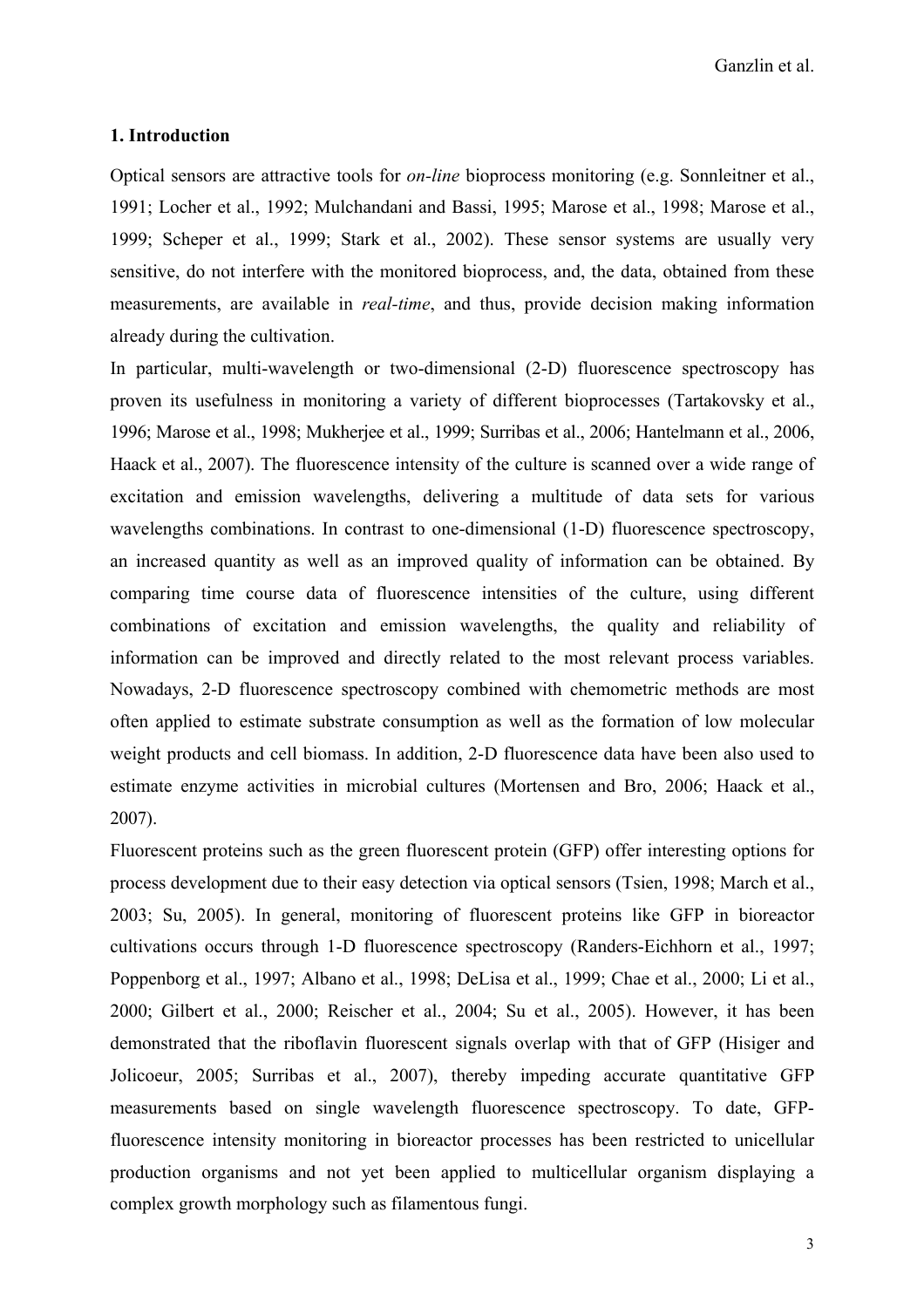In this study, we report a straightforward method for quantitative *on-line* monitoring of induced production of a mutant green fluorescent protein (S65TGFP) in fed-batch cultures of a recombinant strain of the filamentous fungus *Aspergillus niger* based on 2-D fluorescence spectroscopy. Moreover, we also demonstrate the applicability of this technique to detect the onset of spore germination, a critical time point in fungal bioprocesses and to monitor the metabolic activity.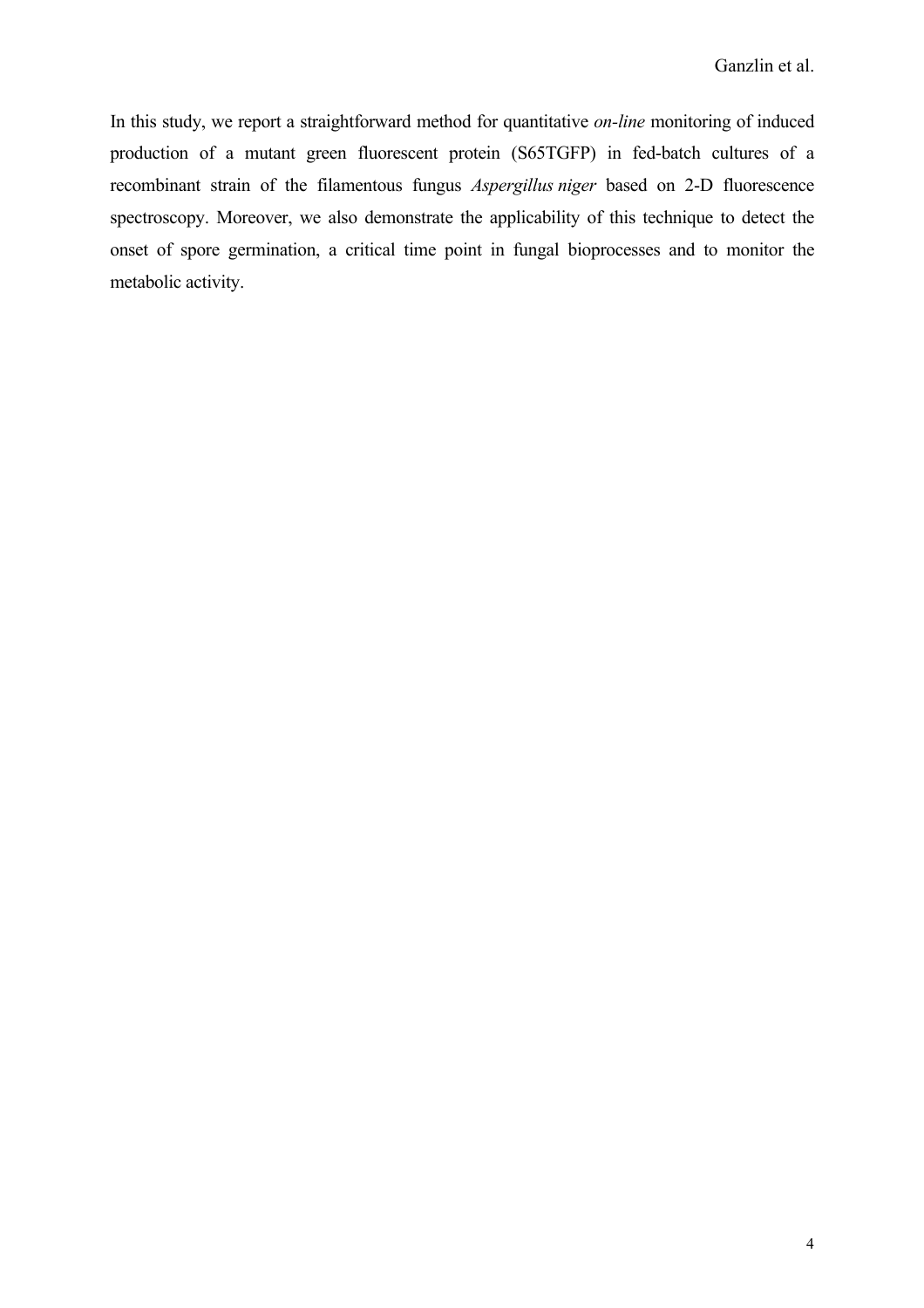# **2. Materials and Methods**

# *2.1. Recombinant strain*

The construction of the recombinant *A. niger* (AB6.4∆*pepE*[pAN52-10S65TGFPn/s]Ac5, producing S65TGFP under the control of the glucoamylase promoter (*glaA* promoter) has been described previously (Siedenberg et al., 1999). Transformants expressing the mutant GFP showed bright green fluorescence on maltose agar plates while wtGFP transformants were not fluorescent probably because of proteolytic degradation of the wtGFP gene product (Siedenberg et al., 1999).

#### *2.2. Medium and culture conditions*

Spores were obtained from 3.8% (w⋅v<sup>-1</sup>) potato-dextrose-agar plates, suspended in 0.9% (w v<sup>-1</sup>) <sup>1</sup>) NaCl solution and used for inoculation. The final spore concentration after inoculation was 10<sup>6</sup> spores⋅mL<sup>-1</sup>. A defined growth medium (Vogel's medium without addition of vitamins) was used (Vogel, 1956). The composition of the basic defined batch medium was as follows: Na3⋅Citrate⋅2H2O, 2.85 g⋅L<sup>-1</sup>; KH2PO4, 5 g⋅L<sup>-1</sup>; (NH4)2SO4, 7 g⋅L<sup>-1</sup>; CaCl2⋅2H2O, 0.1 g⋅L<sup>-1</sup>;  $MgSO<sub>4</sub>·7H<sub>2</sub>O$ , 0.2 g⋅L<sup>-1</sup>, and trace elements (citric acid⋅H<sub>2</sub>O, 5 mg⋅L<sup>-1</sup>; ZnSO<sub>4</sub>⋅7H<sub>2</sub>O, 5 mg⋅L<sup>-1</sup> <sup>1</sup>; Fe(NH<sub>4</sub>)<sub>2</sub>(SO<sub>4</sub>)<sub>2</sub>⋅6H<sub>2</sub>O, 1 mg⋅L<sup>-1</sup>; CuSO<sub>4</sub>⋅5H<sub>2</sub>O, 0.16 mg⋅L<sup>-1</sup>; MnSO<sub>4</sub>⋅H<sub>2</sub>O, 0.037 mg⋅L<sup>-1</sup>; H<sub>3</sub>BO<sub>3</sub>, 0.05 mg⋅L<sup>-1</sup>, and Na<sub>2</sub>MoO<sub>4</sub>⋅2H<sub>2</sub>O, 0.05 mg⋅L<sup>-1</sup>). The trace element solution was stored as 10,000 times concentrated sterile-filtered stock solution. The salt solution  $(Na_3 \cdot Citrate \cdot 2H_2O, KH_2PO_4, NH_4NO_3, and CaCl_2 \cdot 2H_2O)$  was stored as 50 times concentrated sterile-filtered stock solution. The sugar carbon source xylose (initial concentration 10 g⋅L<sup>-1</sup>), uridine (initial concentration 2.44  $g \cdot L^{-1}$ ), and antifoam reagent Ucolub N115 (0.1 ml⋅L<sup>-1</sup>) were sterilized for 30 min at 121°C prior to inoculation.

A 50-L bioreactor (Type U50K; B. Braun Diessel Biotech GmbH / Sartorius AG, Melsungen / Göttingen, Germany), equipped with extensive analytical devices and a process control system for control and data-sampling (Type µXL; Yokogawa Deutschland GmbH, Ratingen, Germany), was used. The initial culture volume was 25 L, pH was kept constant at pH 5.5 using NaOH (5.0 mol⋅L<sup>-1</sup>). Stirrer speed (400 rpm) and aeration rate (13 L⋅min<sup>-1</sup>) were also kept constant. At the end of the batch phase, feeding started immediately after an initial pulse of maltose (5.0 g⋅L<sup>-1</sup>) with a feeding rate of 0.513 g⋅min<sup>-1</sup>. The feeding rate increased linear  $(0.091 \text{ g-min}^{-1} \cdot h^{-1})$ . The composition of the feeding solution was as follows: maltose, 170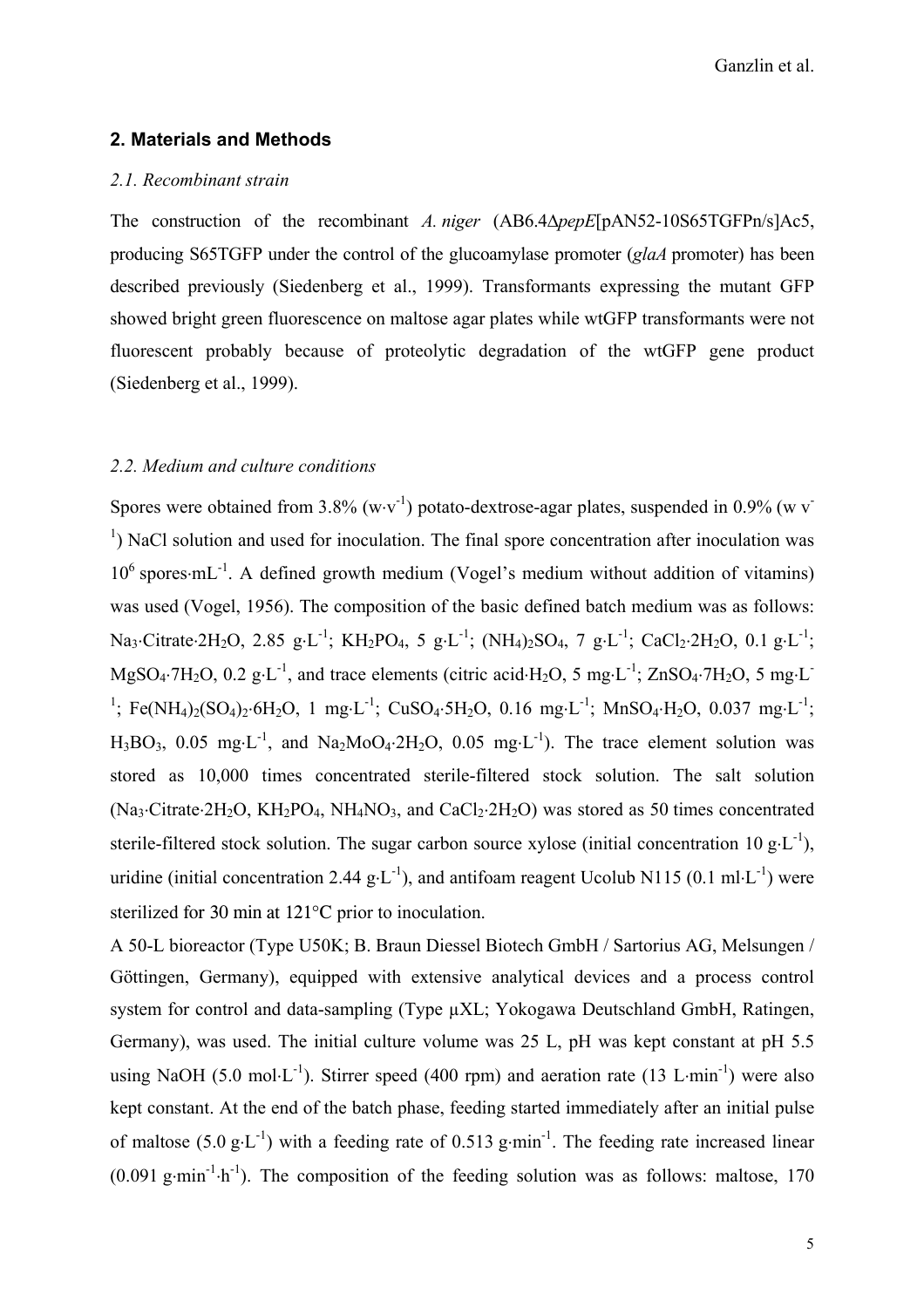g⋅kg<sup>-1</sup> and uridine, 6 g⋅L<sup>-1</sup>, Na<sub>3</sub>⋅Citrate⋅2H<sub>2</sub>O, 5.7 g⋅L<sup>-1</sup>; KH<sub>2</sub>PO<sub>4</sub>, 10 g⋅L<sup>-1</sup>; (NH<sub>4</sub>)<sub>2</sub>SO<sub>4</sub>, 14 g⋅L<sup>-</sup> <sup>1</sup>; CaCl<sub>2</sub>⋅2H<sub>2</sub>O, 0.2 g⋅L<sup>-1</sup>; MgSO<sub>4</sub>⋅7H<sub>2</sub>O, 0.4 g⋅L<sup>-1</sup>, and trace elements (citric acid⋅H<sub>2</sub>O,  $10 \text{ mg} \cdot L^{-1}$ ;  $ZnSO_4 \cdot 7H_2O$ ,  $10 \text{ mg} \cdot L^{-1}$ ;  $Fe(NH_4)_2(SO_4)_2 \cdot 6H_2O$ ,  $2 \text{ mg} \cdot L^{-1}$ ;  $CuSO_4 \cdot 5H_2O$ , 0.32 mg⋅L-1; MnSO4⋅H2O, 0.074 mg⋅L-1; H3BO3, 0.1 mg⋅L-1, and Na2MoO4⋅2H2O, 0.1 mg⋅L- $\left( \frac{1}{2} \right)$ .

# *2.3.* On-line *multi-wavelength fluorescence spectroscopy*

*On-line* 2-D fluorescence spectroscopy was performed using a fluorescence spectrophotometer (Type F-4500 Hitachi, Japan), which was connected by means of a light conductor (Type 300, Lumatec, Munich, Germany) to a planar quartz window in an electrode port of the bioreactor. The double-track light conductor used separate tracks for excitation and emission with an active diameter of 3 mm per track and an opening angle of  $2\alpha = 72^{\circ}$ . The detection of the emission light was performed by using an open-end 180° measurement technique. The light transmission of this liquid light conductor was above 50% in the wavelength range 250 - 600 nm. The conditions for 2-D fluorescence spectroscopy were as follows: excitation band-width: 10 nm, emission band-width: 20 nm, photomultiplier voltage 700 Volt, scan speed 30000 nm⋅s<sup>-1</sup>, wavelength range of excitation 250 - 550 nm, wavelength range of emission 260 - 600 nm. Within these ranges, the measurements occurred at various consecutive combinations of one excitation and one emission wavelength. In this fashion 31 different excitation and 35 emission wavelengths were scanned. These wavelengths were obtained by increasing the lowest value (250 nm and 260 nm, respectively) in steps of 10 nm. Emission was scanned in 35 steps for each of the 31 excitation wavelengths. This resulted in a total of 1085 wavelength combinations, which determined the excitation and emission range of one 2-D spectrum. The measuring time for each 2-D spectrum was about 1 min. The chosen interval between two subsequent 2-D spectrum scans was 10 min. The relative fluorescence intensities (RI) corresponding to these different wavelength combinations  $(\lambda_{\text{ex}}/\lambda_{\text{em}})$  are depicted as 3-dimensional contour plots as described previously (Marose et al., 1999). In addition to fluorescence intensities, these three dimensional graphs also show the intensities of back scattered light, situated in the diagonal area ( $\lambda_{em} \approx \lambda_{ex}$ ) of the contour plot. Scattered light originating from higher order scattering in the grating monochromators appeared in the lower right corner of the contour plot with emission wavelengths two times higher than the corresponding excitation wavelengths. Areas within the *in-situ* 2-D fluorescence spectrum of the culture, which showed a significant variation of fluorescence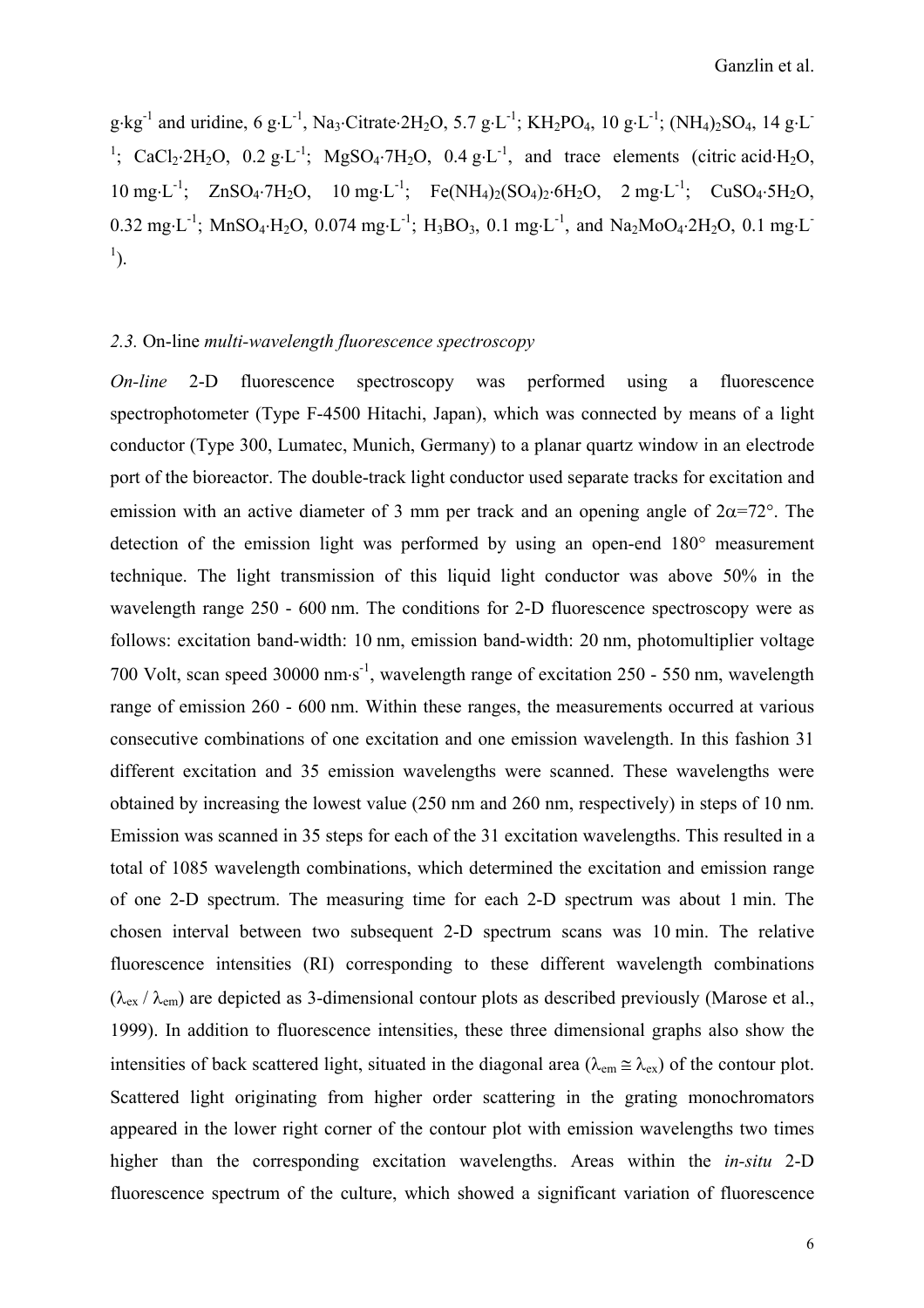intensity during the course of the cultivation, were determined. Four such areas were identified and the course of their fluorescence intensity was compared with other cultivation data. Their respective excitation and emission wavelengths are listed in Table I. The relative intensity of an area (RI"area name") was determined as the average value of the relative intensities corresponding to all wavelength combinations of this area.

Purified S65TGFP (Clontech, Palo Alto, USA) was analyzed in a thermostated (temperature, 25°C) 10 mL cell via 2-D fluorescence spectroscopy. It was diluted in a buffer (pH 5.65; KH<sub>2</sub>PO<sub>4</sub>, 63.3 mmol⋅L<sup>-1</sup> and Na<sub>2</sub>HPO<sub>4</sub>, 3.3 mmol⋅L<sup>-1</sup>). Thus, conditions of this measurement were almost identical with those chosen for bioprocess monitoring. The only difference was a reduced scan speed  $(200 \text{ nm} \cdot \text{s}^{-1})$  to improve the signal-to-noise ratio.

## *2.4.* In-situ *calibration of optical* on-line *signals*

An *in-situ* calibration analysis was carried out to determine the correlation of the concentration of fluorescent biomass and the optical *on-line* signals. The biomass was removed at the end of cultivation using sieves (0.1 - 1.6 mm, Retsch, Haan, Germany) and kept on ice while the bioreactor was cleaned and refilled with buffer (NaCl, 15.4 mmol⋅L<sup>-1</sup>; KH<sub>2</sub>PO<sub>4</sub>, 1 mmol⋅L<sup>-1</sup>; KH<sub>2</sub>PO<sub>4</sub>, 64.1 mmol⋅L<sup>-1</sup>; Na<sub>2</sub>HPO<sub>4</sub>, 2.6 mmol⋅L<sup>-1</sup>; Na<sub>2</sub>HPO<sub>4</sub>, 2.6 mmol⋅L<sup>-1</sup>; pH 5.5) to a final volume of 25 L. Subsequently, the biomass was added in seven consecutive steps into the bioreactor fully equipped with all optical sensors. Before a fraction of biomass was added, it was washed with buffer (NaCl, 15.4 mmol⋅L<sup>-1</sup>; KH<sub>2</sub>PO<sub>4</sub>, 1 mmol⋅L<sup>-1</sup>; KH<sub>2</sub>PO<sub>4</sub>, 64.1 mmol⋅L<sup>-1</sup>; Na<sub>2</sub>HPO<sub>4</sub>, 2.6 mmol⋅L<sup>-1</sup>; pH 5.5) and its wet weight determined. The intensity of the optical *on-line* signal was correlated with the total amount of biomass returned into the bioreactor. The ratio of cell wet weight to cell dry weight was determined afterwards for analysis of the specific S65TGFP concentrations (S65TGFP per cell dry weight  $[mg g^{-1}]$ ). The settings for temperature (25°C), pH (pH 5.5), agitation (400 rpm) and aeration (13 L⋅min<sup>-1</sup>) were kept constant as during the cultivation. The fluorescence spectrometer settings were as during analysis of purified S65TGFP.

# *2.5. Other* on-line *analytical methods*

The intensity of back scattered light was also measured *on-line* in the near-infrared range using a turbidity probe (type AF 44 S; Aquasant-Messtechnik AG., Bubendorf, Switzerland) which was installed in an electrode port of the bioreactor. This probe detects only the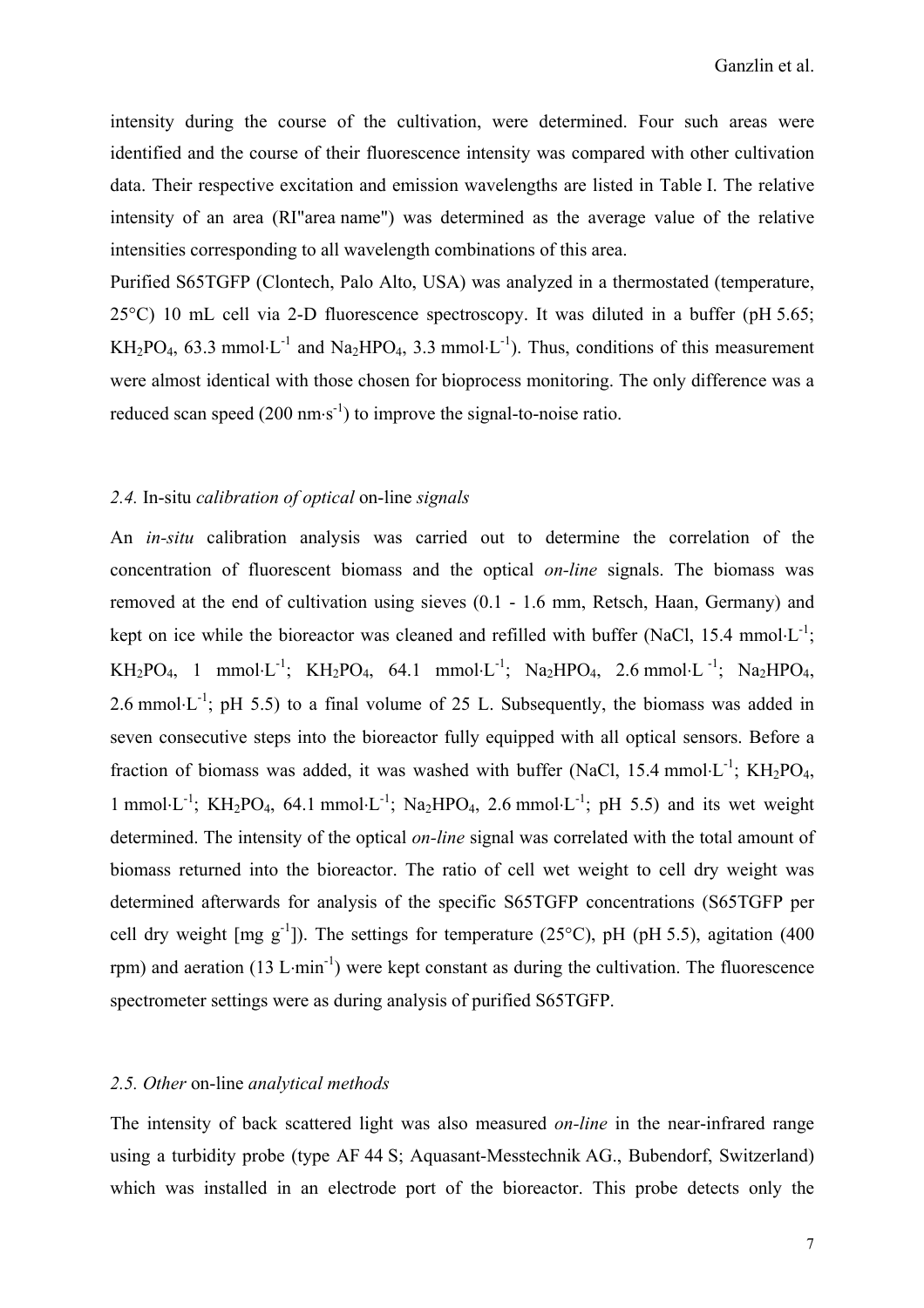reflected light at an angle of 180° relative to the light source (900 nm). The concentrations of oxygen and carbon dioxide in the exhaust gas were determined by paramagnetic and infrared gas analysis systems, respectively (Maihak, Hamburg, Germany). Data acquisition was accomplished by means of the process control system (Modell: µXL; Yokogawa Germany GmbH, Ratingen, Germany).

# *2.6.* Off-line *analytical methods*

The *off-line* measurement of S65TGFP in the fungal biomass was carried out by a fluorometric assay with pure S65TGFP for calibration (Clontech Product Protocol: Living  $\text{Colors}^{\text{TM}}$ , GFP Application Notes (PT2040-1), Clontech, USA). These measurements were performed with a PERKIN ELMER Luminescence Spectrometer LS 50 B, using the software package FL WinLab Vers. No. 2.00 (PERKIN ELMER) under following conditions: excitation at 488 nm (band-width, 3 nm), emission at 511 nm (band-width, 7 nm), temperature:  $25^{\circ}\text{C} \pm 0.1^{\circ}\text{C}$ . The buffer composition was: NaCl, 200 mmol⋅L<sup>-1</sup>; NaH<sub>2</sub>PO<sub>4</sub>, 50 mmol⋅L<sup>-1</sup> and Tris/HCl, 10 mmol⋅L<sup>-1</sup> (pH 8.0). A calibration curve [concentration of pure S65TGFP  $(mg \cdot L^{-1})$  versus relative fluorescence units (RFU), linear regression coefficient 0.99] was always obtained directly prior to sample measurements. Extracellular S65TGFP concentrations in the culture medium were measured by means of a fluorescence multi-well plate reader (Type CytoFluor<sup>TM</sup> 4000, PerSeptive Biosystems, Farmingham, USA). A calibration curve was obtained by dilutions of pure S65TGFP in filtered culture medium, which was sampled and frozen immediately after inoculation. The conditions for extracellular fluorescence measurements were as follows: range of excitation wavelengths, 485-505 nm; range of emission wavelengths, 530-560 nm; temperature, 25°C. In addition, detection of S65TGFP in the fungal biomass was carried out by fluorescence microscopy (Axiovert 120, Zeiss, Jena, excitation 488 nm, emission at 515 nm).

The fluorescence properties of S65TGFP in the fungal biomass and the medium was preserved by immediate freezing in liquid nitrogen and subsequent storage at -70°C. Cell disruption for determination of cytoplasmic S65TGFP was carried out using a vibration mill (Type MM2000, Retsch, Haan, Germany) and metal beads with a diameter of 4.0 mm (10 min, setting for amplitude, 100). The cell dry mass was determined from 10 mL aliquots of the culture. The fungal biomass was collected on a filter paper for quantitative analysis (red band, Schleicher & Schüll), washed with distilled water, and dried at 40°C under vacuum (Vacutherm, Heraeus / oil vacuum pump: << 50 mbar) to constant weight.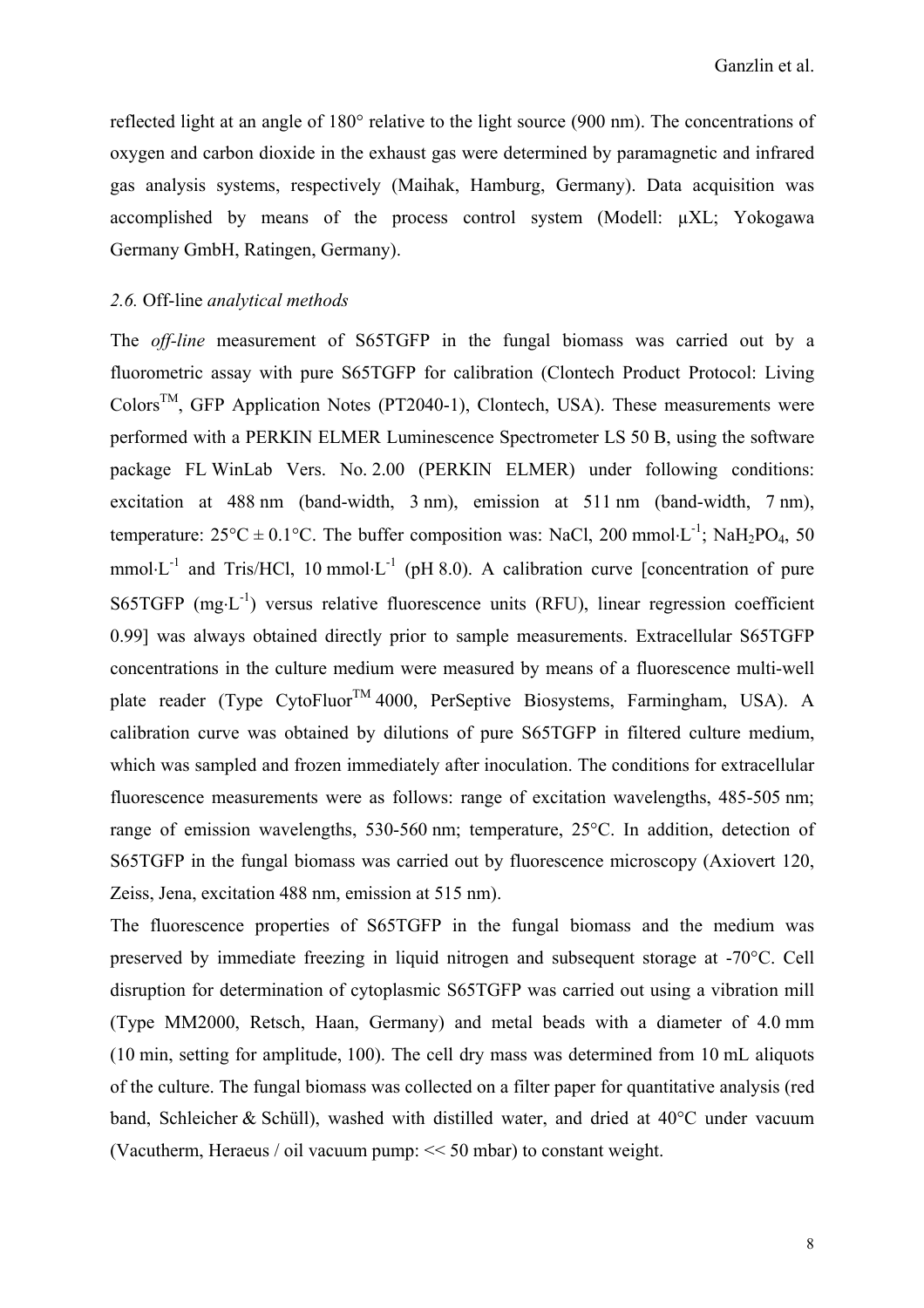# **3. Results and Discussion**

# *3.1.* On-line*-detection of* in vivo *S65TGFP fluorescence using* in-situ *2-D fluorescence spectroscopy*

The recombinant S65TGFP is produced as a non-fused protein under the control of the glucoamylase promoter without a signal sequence and thus, accumulates as a cytoplasmic protein in the fungal biomass (Fig. 1). Synthesis of the recombinant fluorescent protein is repressed during growth on the non-inducing carbon source xylose and strongly induced during growth on maltose.

The change of the culture fluorescence in fed-batch cultures was followed *on-line* using *insitu* 2-D fluorescence spectroscopy. The culture was started as batch culture with xylose as carbon source, and after depletion of xylose, feeding of the inducing carbon source maltose occurred. A comparison of the 2-D fluorescence spectrum obtained in the beginning and at the end of the cultivation revealed a significant increase of relative fluorescence intensities in different areas of the contour plot (Fig. 2A and C). An increase of light emission was not only detected in the diagonal area ( $\lambda_{em} \approx \lambda_{ex}$ ) representing back scattered light, but also in the fluorescent region ( $\lambda_{\rm em} > \lambda_{\rm ex}$ ) (Fig. 2C). The increase in back scattered light intensity was caused by the increasing biomass and the increase in light emission in the fluorescent region by the production of S65TGFP. The similarity between the 2-D fluorescence spectrum of the culture and the 2-D fluorescence spectrum of purified S65TGFP confirmed that S65TGFP was the dominant fluorophore at the end of the cultivation (Fig. 2C and D, respectively). Both contour plots revealed a fluorescence spectrum with a maximum characteristic for S65TGFP  $(\lambda_{ex}$  488 nm and  $\lambda_{em}$  511 nm, Heim et al., 1995). However, S65TGFP was not the only fluorophore in the culture at the end of the fed-batch cultivation; another prominent fluorophore, designated "UF1", unknown fluorophore (Fig. 2B and C), also contributed to the culture fluorescence. This fluorophore was already observed during the batch phase of the cultivation prior to the induction of S65TGFP synthesis with a maximum of  $\lambda_{ex}$  415 nm and  $\lambda_{em}$  505 nm (Fig. 2B). At the end of the fed-batch cultivation, the fluorescence intensity of UF1 was low compared to the intensive S65TGFP fluorescence, thus, no distinct maximum was anymore detectable (Fig. 2C).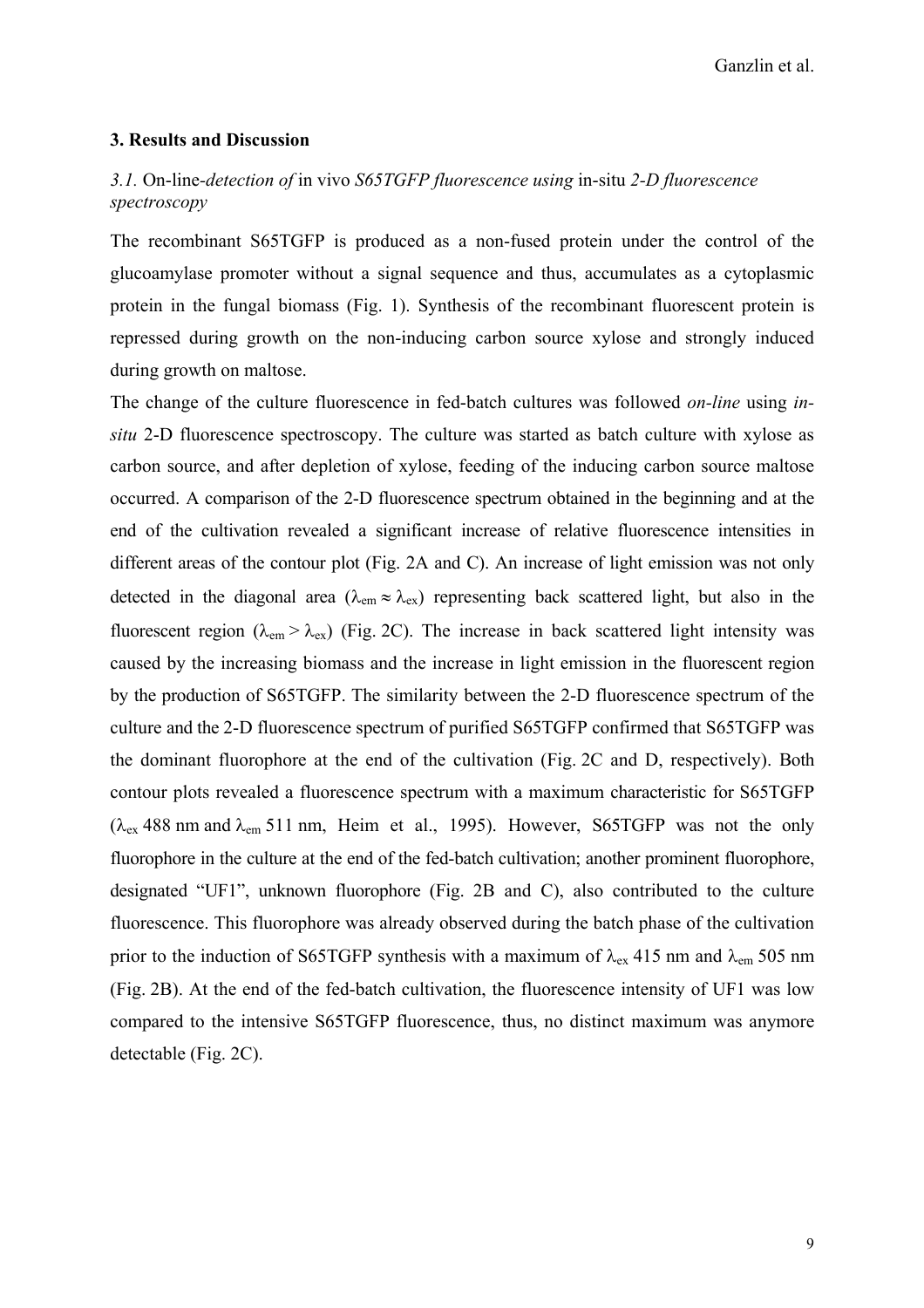# *3.2. Process monitoring of* A. niger *fed-batch cultures using multi-wavelength fluorescence spectroscopy.*

The time-dependent changes in culture fluorescence were followed during fed-batch cultivations of *A. niger* and correlated with other process variables (Fig. 3).

## *3.2.1.* On-line *detection of spore germination in* real time

Spore germination was detected by microscopy 53 h after inoculation. This event caused an instantaneous increase in the scattered light intensity [the entire diagonal area ( $\lambda_{em} \approx \lambda_{ex}$ ) of the contour plot], shown here as the rapid increase of the RI"scattered light 500 nm" (Fig. 3C, designated area 4 in Fig. 2C; Table I). The correlation of spore germination with increased scattered light intensity was additionally verified using a turbidity probe from Aquasant which measures the back scattered light in the near infrared range (Fig. 3B).

# *3.2.2. Quantitative* on-line *monitoring of S65TGFP production*

Multi-wavelength analysis of *A. niger* culture fluorescence clearly showed that accurate quantitative GFP measurements are difficult to obtain solely through single wavelength fluorescence spectroscopy in fungal cultures (Fig. 2). On the one hand, the maximum of S65TGFP fluorescence is close to the diagonal line of the contour plot, thus interference with scattering light from biomass is expected. On the other hand, monitoring S65TGFP fluorescence away from its maximum increases the risk of interference with the fluorescence of UF1.

The fluorescence intensities of two different areas were evaluated for quantitative prediction of product formation ("S65TGFP-maximum" and "S65TGFP-adjacency", designated areas 2 and 3, respectively, in Fig. 2C; Table I). The area "S65TGFP-maximum" comprised wavelength combinations ( $\lambda_{\rm ex}$  and  $\lambda_{\rm em}$ ) close to the maximum of S65TGFP fluorescence, whereas the area "S65TGFP-adjacency" formed a semicircle adjacent to the "S65TGFPmaximum" (Fig. 2C, Table I).

Quantitative *off-line* analysis of S65TGFP in the fungal biomass revealed that the fluorescent protein already accumulated during batch growth on the non-inducing carbon source xylose to 7 mg  $L^{-1}$  of culture and rapidly increased to 110 mg  $L^{-1}$  in the fed-batch phase after the onset of maltose feeding (Figs. 3B and C). *On-line* monitoring of S65TGFP production based on the RI"S65TGFP-maximum" clearly showed an interference with the scattering light, detectable,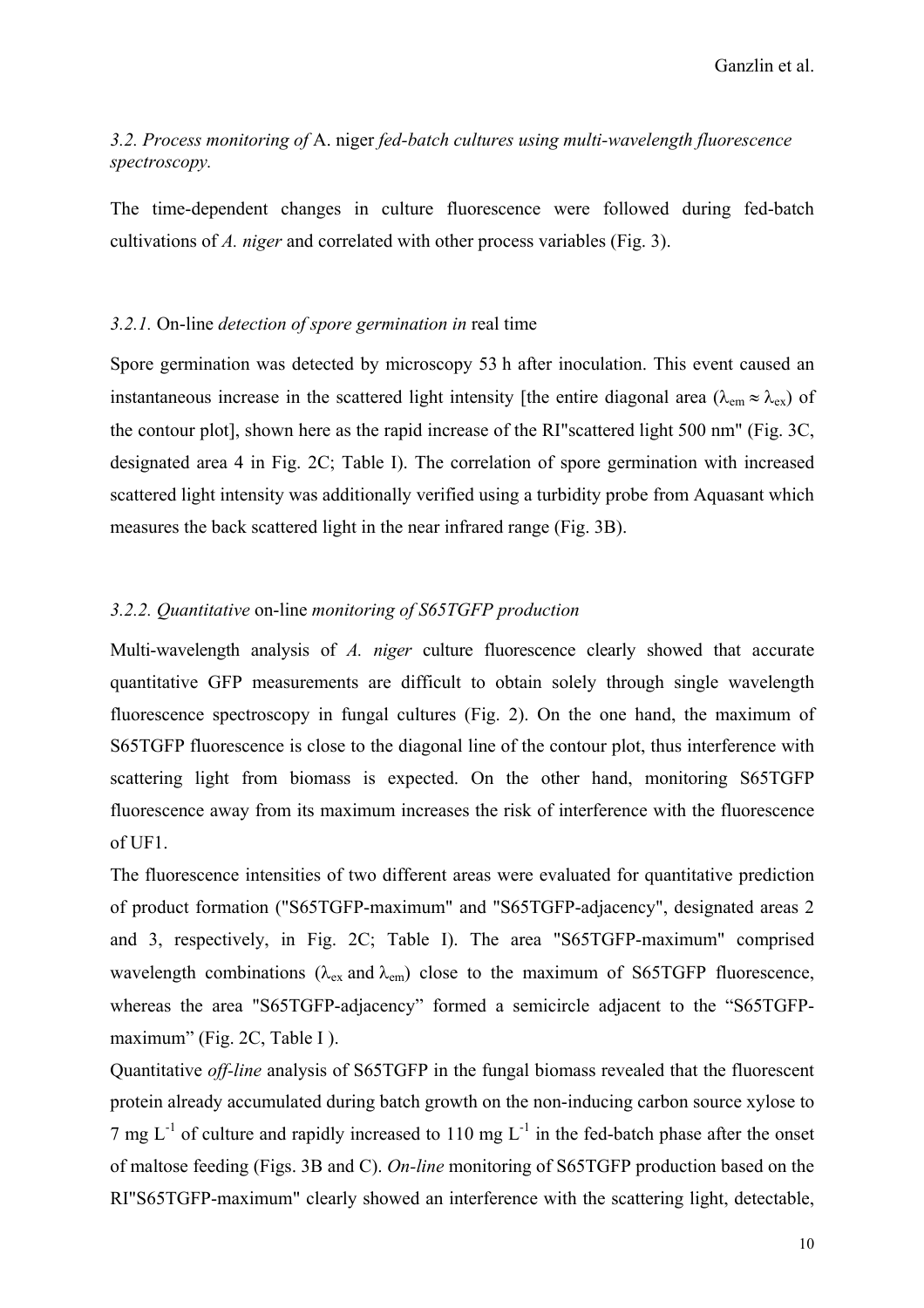for example, through a sharp increase in the RI"S65TGFP-maximum" signal caused by the appearance of germinating spores (Fig. 3C). Analysis of S65TGFP production based on the RI"S65TGFP-adjacency", however, remained unaffected by back scattering light during spore germination (Fig. 3B). In this case, signals were subjected to interference with UF1 fluorescence, noticeable, for example, through a small local maximum of the RI"S65TGFPadjacency" signal at the onset of the fed-batch phase caused by overlapping UF1 fluorescence (Fig. 3B). The perturbation of the RI"S65TGFP-adjacency" signal by UF1 fluorescence became neglectable at S65TGFP concentrations above 15 mg  $L^{-1}$  from 90 h cultivation time onwards. From this time on, the RI"S65TGFP-adjacency" *on-line* signal was in excellent agreement with the *off-line* determined S65TGFP concentration (Fig. 3B). The RI"S65TGFPmaximum" signals were less reliable for prediction of low concentrations of S65TGFP, here the back scattering light obscured the proportionality between *on-line* and *off-line* signal to a greater extent leading to accurate predictions of S65TGFP only above concentrations of 60 mg  $L^{-1}$  (Fig. 3C).

The correlation of the RI"S65TGFP-maximum" signal with the *off-line* determined intracellular S65TGFP concentration revealed a linear correlation with considerable axis intercept ( $C_M \approx 137$  RI) resulting from the interference of RI"S65TGFP-maximum" signals with scattering light (Fig. 4). In contrast, the correlation of the RI"S65TGFP-adjacency" signals with the *off-line* determined S65TGFP concentration resulted in an tenfold smaller intercept  $(C_A \approx 11 \text{ RI})$  (Fig. 4), thus rendering the RI"S65TGFP-adjacency" signal superior for quantitative *on-line* S65TGFP monitoring.

The reliability of this approach was additionally verified by *in*-*situ* calibration. The fungal biomass recovered at the end of the fed-batch cultivation was added, after washing, back to the bioreactor in a stepwise fashion and *off-line* determined dry mass concentrations were correlated with the turbidity probe (Fig. 5A) and the RI"S65TGFP-adjacency" signals (Fig. 5B). Both correlations revealed excellent linearity (linear regression coefficient: 0.996) demonstrating no significant interference with the so called inner filter effect (Li and Humphrey, 1992) for the chosen range of cell dry mass  $(2-11 \text{ g} \cdot \text{L}^{-1})$ .

The amount of S65TGFP released by cell lysis into the medium remained low (maximal extracellular S65TGFP concentration  $\approx 5.6$  mg⋅L<sup>-1</sup> at the end of the cultivation), thus *on-line* determined S65TGFP concentrations by 2-D fluorescence spectroscopy reflect the cytoplasmic concentration of the recombinant protein. All optical sensors are, however, interference-prone to film-forming reagents; addition of antifoam reagent, for example, can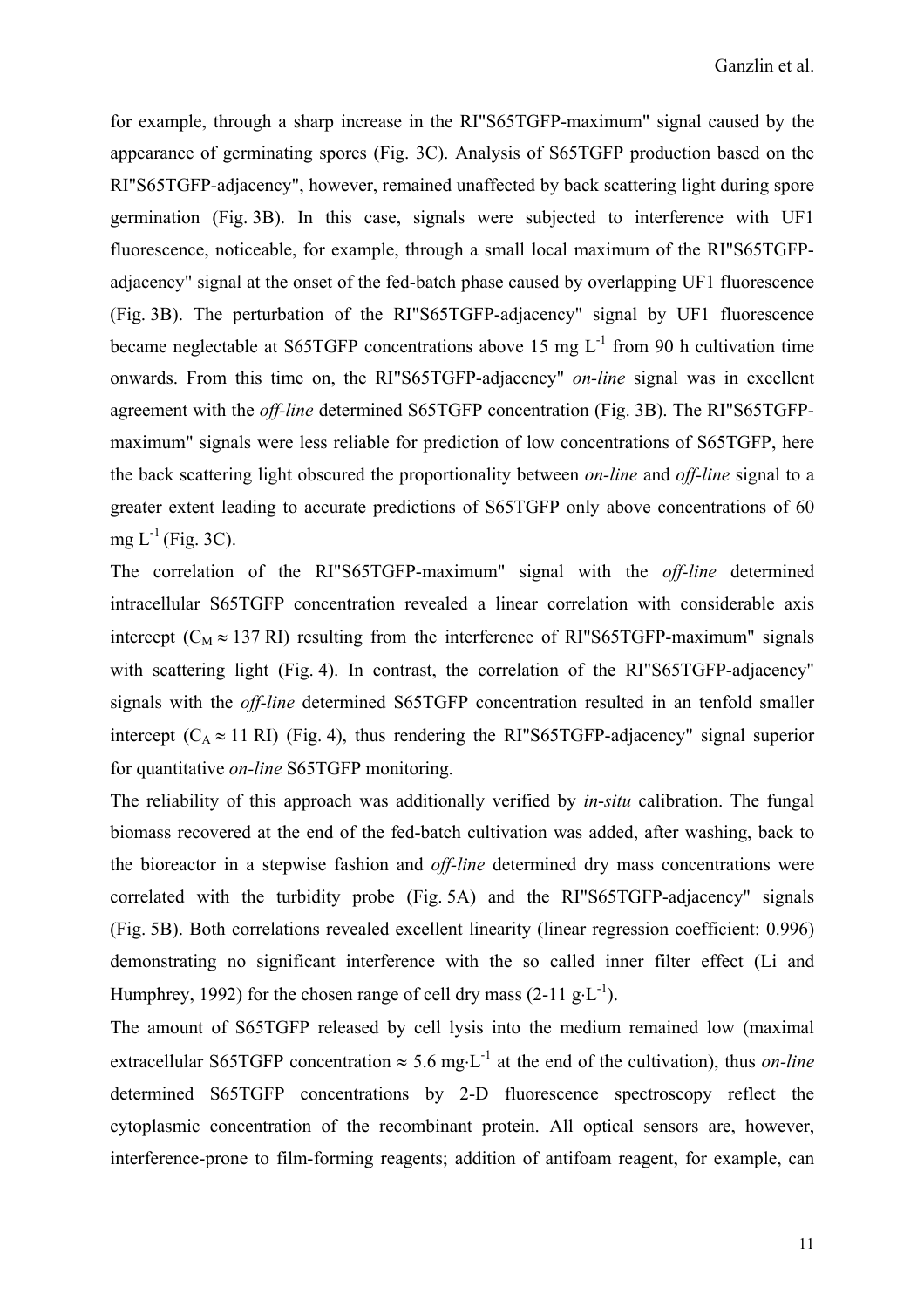cause a sudden temporary decrease in the signal of all optical sensors including the 2-D fluorescence signals (Fig. 3, indicated by the arrow).

## *3.3. Flavin-like fluorophores are the dominating fungal host fluorophores*

Except for S65TGFP fluorescence, only one other major fluorophore, designated UF1, contributed to the culture fluorescence of *A. n*iger (Figs. 2B and C). The 2-D spectrum of this fluorophore (Fig. 2B) shows similar characteristics as the biogenic flavin fluorophores, two well resolved absorption maxima and a defined excitation maximum above 500 nm (520 nm for free riboflavin, FMN and FAD; Marose et al., 1998). Flavins when bound to proteins, however, can change their spectroscopic properties, e.g. their emission maximum can vary in the range of 500 to 530 nm depending on the redox state and the local environment of the bound flavin (Ghisla et al., 1974; Ghisla, 1980). Other fluorophores commonly found in microbial cultures such NADH, pyridoxine and the aromatic amino acids, tryptophan, phenylalanine and tyrosine did not contribute significantly to the culture fluorescence of *A. niger* (Figs. 2B and C; Marose et al., 1998).

The time-dependent light emission of UF1 was monitored below its maximum by measuring the fluorescence intensity of "area 1" (Fig. 2B and C), thereby reducing the risk of interference with the light emission of S65TGFP. The fluorescence intensity of this area reached a maximum during rapid growth in the batch phase of the culture, started to decrease concomitantly with the exhaustion of xylose and the decline of the carbon dioxide evolution rate, and finally dropped to about 50% of its maximum during the fed-batch phase of the cultivation (Fig. 3B). Thus, the UF1 fluorescence intensity can be used as a marker of fungal metabolic activity.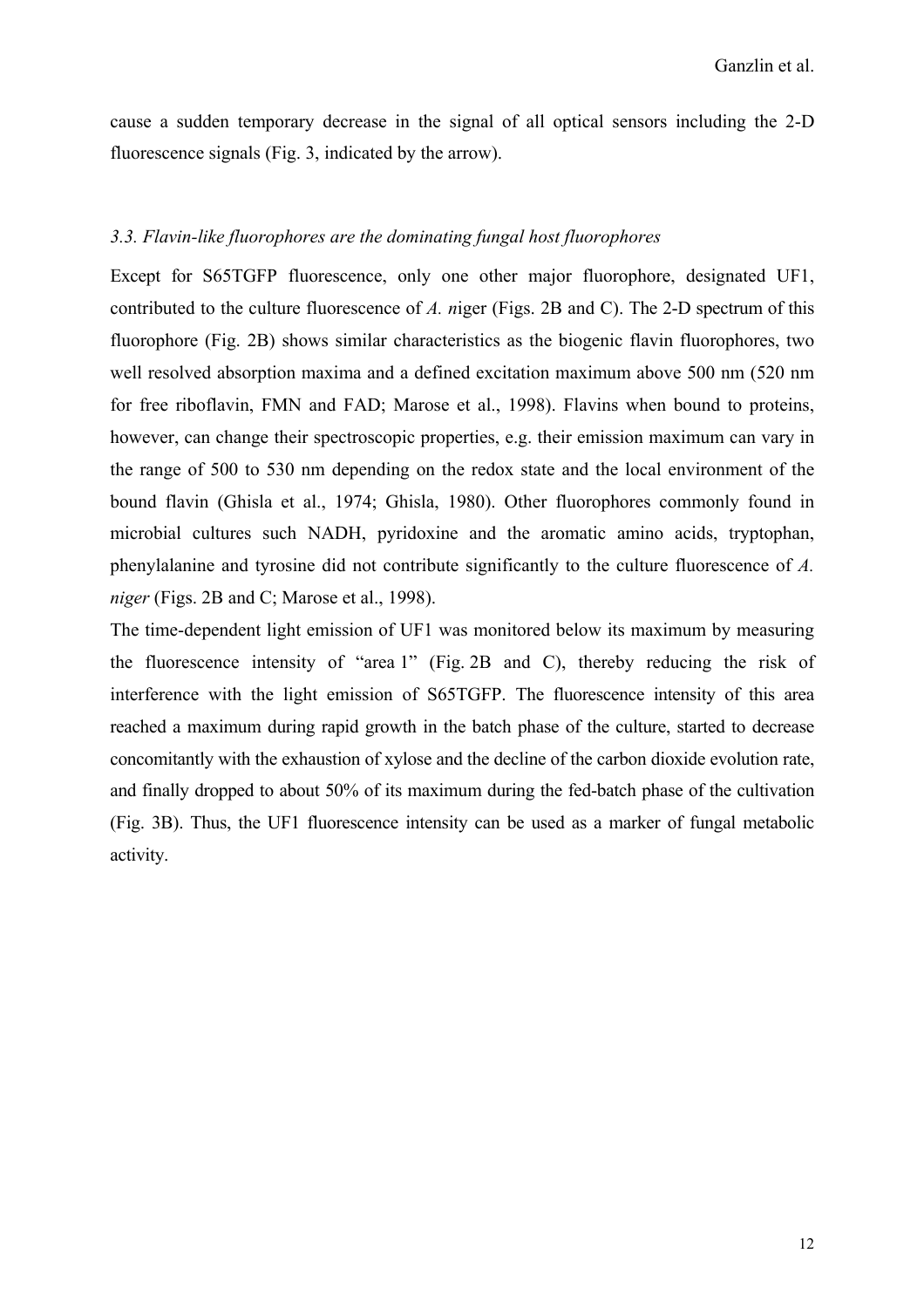# **4. Conclusions**

Multi-wavelength fluorescence spectroscopy has proven to be an effective tool for simultaneous *on-line* monitoring of the most relevant process variables in fungal cultures, e.g. spore germination, metabolic activity, and quantitative product formation. The RI"S65TGFPadjacency" signal was recognized as the most reliable signal to quantitatively forecast cytoplasmic S65TGFP formation. A sudden strong increase in the scattering light intensity could be used to detect the time-point of sporulation in the early batch culture of the fungus. Moreover, a flavin-like fluorescence was identified as indicator of fungal metabolic activity. Although this fluorophore could not be identified, potential candidates are fungal flavoproteins such as flavin-containing oxidoreductases which are major constituents of the fungal proteome (unpublished). Other biogenic fluorophores commonly detected in microbial cultures such as such NADH, pyridoxine and the aromatic amino acids, tryptophan, phenylalanine and tyrosine did not contribute significantly to the culture fluorescence of *A. niger*.

# **Acknowledgements**

This work was supported mainly by the EC grant BIO4CT96-0535 and in part by the Sonderforschungsbereich 578 (Project B1/B4).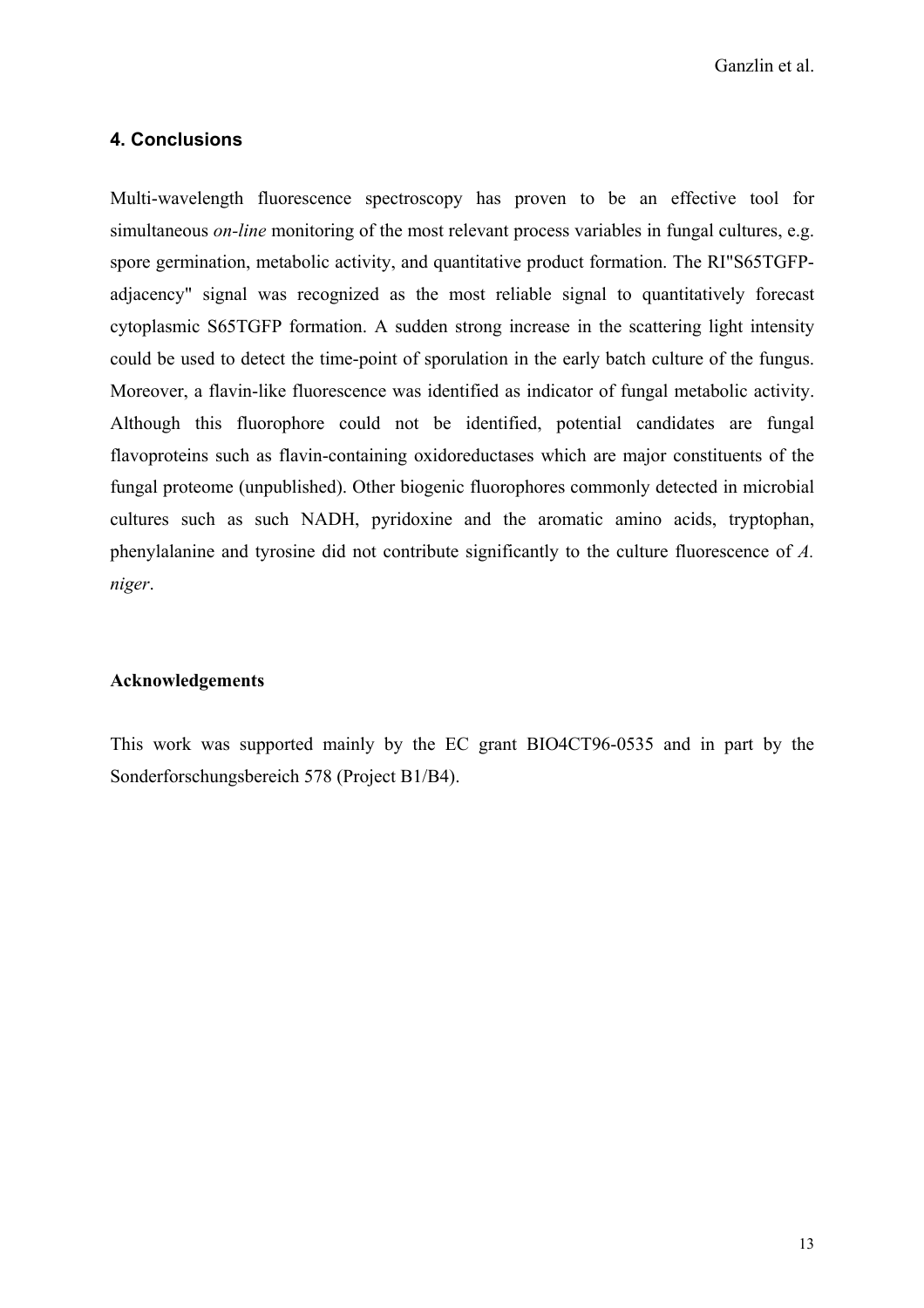## **References**

- Albano, C.R., Randers-Eichhorn, L., Bentley, W.E., Rao, G., 1998. Green fluorescent protein as a real time quantitative reporter of heterologous protein production. Biotechnol. Prog. 14, 351-354.
- Chae, H.J., DeLisa, M.P., Cha, H.J., Weigand, W.A., Rao, G., Bentley, W.E., 2000. Framework for *online* optimization of recombinant protein expression in high-cell-density *Escherichia coli* cultures using GFP-fusion monitoring. Biotechnol. Bioeng. 69, 275-285.
- DeLisa, M.P., Li, J.K., Rao, G., Weigand, W.A., Bentley, W.E., 1999. Monitoring GFPoperon fusion protein expression during high cell density cultivation of *Escherichia coli* using an *on-line* optical sensor. Biotechnol. Bioeng. 65, 54-64.
- Ghisla, S., 1980. Fluorescence and optical characteristics of reduced flavins and flavoproteins. Methods Enzymol, 66, 360-373.
- Ghisla, S., Massey, V., Lhoste, J.M., Mayhew, S.G., 1974. Fluorescence and optical characteristics of reduced flavines and flavoproteins. Biochemistry 13, 589-597.
- Gilbert, P.A., Garnier, A., Jacob, D., Kamen ,A., 2000. *On-line* measurement of green fluorescent protein (GFP) fluorescence for the monitoring of recombinant adeno virus production. Biotechnol. Lett. 22, 561-567.
- Haack, M.B., Lantz, A.E., Mortensen, P.P., Olsson, L., 2007. Chemometric analysis of in-line multi-wavelength fluorescence measurements obtained during cultivations with a lipase producing *Aspergillus oryzae* strain. Biotechnol. Bioeng. 96, 904-913.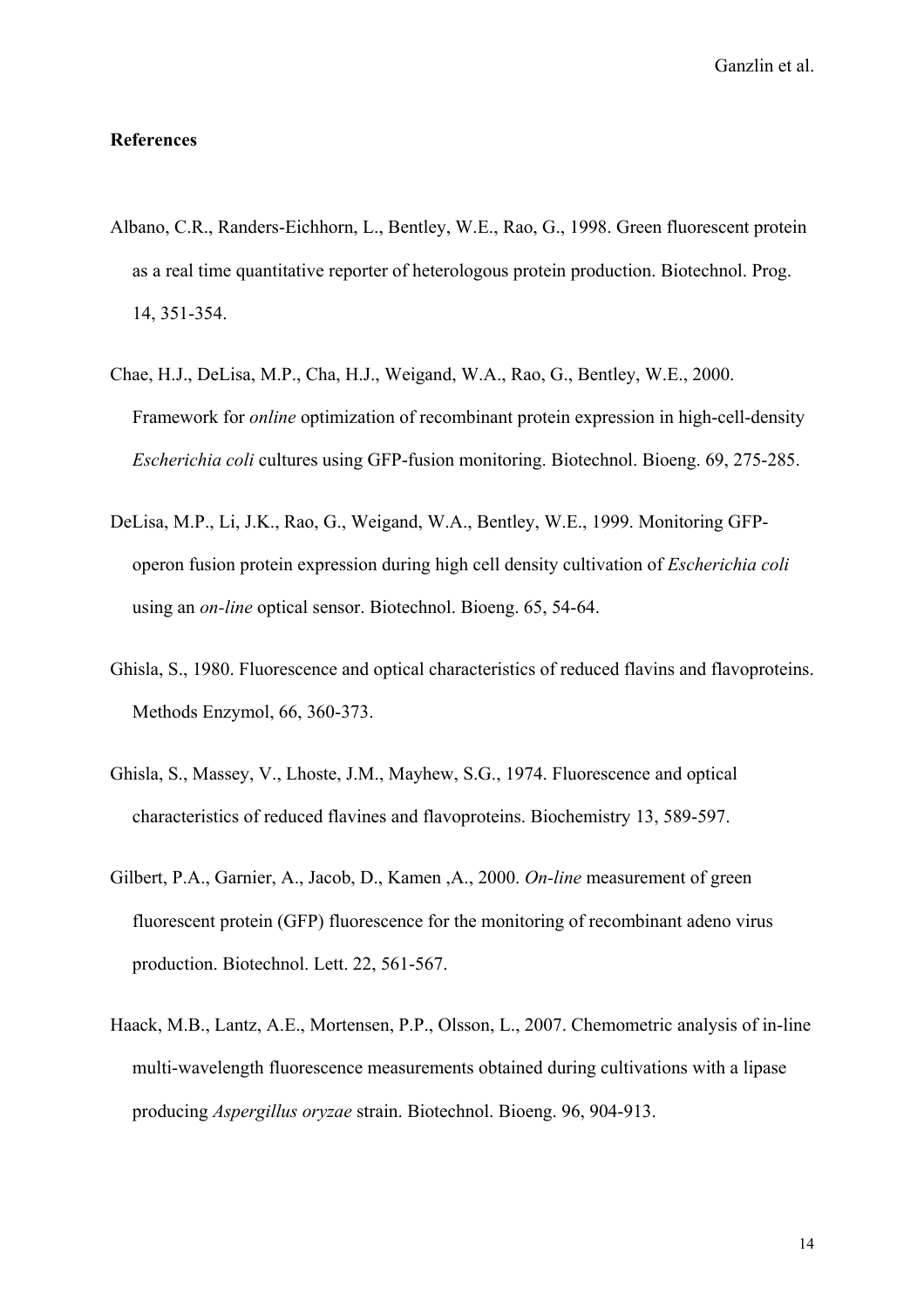- Hantelmann, K., Kollecker, M., Hull, D., Hitzmann, B., Scheper, T., 2006. Two-dimensional fluorescence spectroscopy: a novel approach for controlling fed-batch cultivations. J. Biotechnol. 121, 410-417.
- Heim, R., Cubitt, A.B., Tsien, R.Y., 1995. Improved green fluorescence. Nature 373, 663- 664.
- Hisiger, S., Jolicoeur, M., 2005. A multiwavelength fluorescence probe: is one probe capable for on-line monitoring of recombinant protein production and biomass activity? J. Biotechnol. 117, 325-336.
- Li, J., Wang, S., VanDusen, W.J., Schultz, L.D., George, H.A., Herber, W.K., Chae, H.J., Bentley, WE, Rao, G., 2000. Green fluorescent protein in *Saccharomyces cerevisiae*: realtime studies of the *GAL1* promoter. Biotechnol. Bioeng. 70, 187-196.
- Li, J., Humphrey, A.E., 1992. Factors affecting culture fluorescence when monitoring bioreactors. J. Ferment. Bioeng. 74, 104-111.
- Locher, G., Sonnleitner, B., Fiechter, A., 1992. On-line measurement in biotechnology; techniques. J. Biotechnol. 25, 23-53.
- March, J.C., Rao, G., Bentley, W.E., 2003. Biotechnological applications of green fluorescent protein. Appl. Microbiol. Biotechnol. 62, 303-315.
- Marose, S., Lindemann, C., Scheper, T., 1998. Two-dimensional fluorescence spectroscopy: a new tool for *on-line* bioprocess monitoring. Biotechnol Prog. 14, 63-74.
- Marose, S., Lindemann, C., Ulber, R., Scheper, T., 1999. Optical sensor systems for bioprocess monitoring. Trends Biotechnol. 17, 30-34.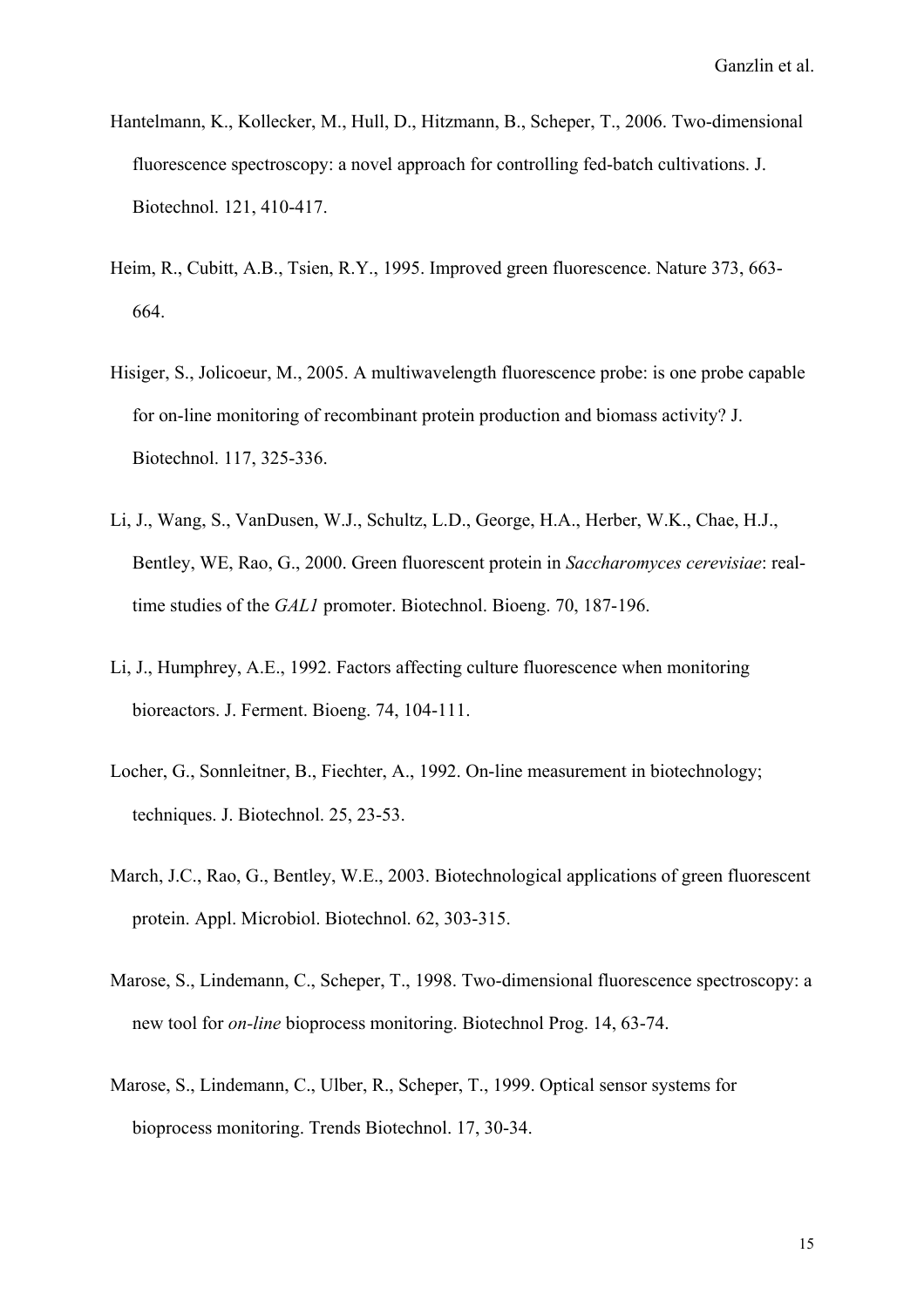- Mortensen, P.P., Bro, R., 2006. Real-time monitoring and chemical profiling of a cultivation process. Chemom. Intell. Lab. Syst. 84, 106-113.
- Mukherjee, J., Lindemann, C., Scheper, T., 1999. Fluorescence monitoring during cultivation of *Enterobacter aerogenes* at different oxygen levels. Appl. Microbiol. Biotechnol. 52, 489-494.
- Mulchandani, A., Bassi, A.S., 1995. Principles and applications of biosensors for bioprocess monitoring and control. Crit. Rev. Biotechnol. 15, 105-124.
- Poppenborg, L., Friehs, K., Flaschel, E., 1997. The green fluorescent protein is a versatile reporter for bioprocess monitoring. J. Biotechnol. 58, 79-88.
- Randers-Eichhorn, L., Albano, C.R., Sipior, J., Bentley, W.E., Rao, G., 1997. *On-line* green fluorescent protein sensor with LED excitation. Biotechnol. Bioeng. 55, 921-926.
- Reischer, H., Schotola, I., Striedner, G., Potschacher, F., Bayer, K,. 2004. Evaluation of the GFP signal and its aptitude for novel on-line monitoring strategies of recombinant fermentation processes. J. Biotechnol. 108, 115-125.
- Scheper, T., Hitzmann, B., Staerk, E., Ulber, R., Faurie, R., Sosnitza, P., Reardon, K.F., 1999. Bioanalytics: detailed insight into bioprocesses. Anal. Chim. Acta 400, 121-134.
- Siedenberg, D., Mestric, S., Ganzlin, M., Schmidt, M., Punt, P.J., van den Hondel, C.A.M.J.J., Rinas, U., 1999. *GlaA* promoter controlled production of a mutant green fluorescent protein (S65T) by recombinant *Aspergillus niger* during growth on defined medium in batch and fed-batch cultures. Biotechnol. Prog. 15, 43-50.
- Sonnleitner, B., Locher, G., Fiechter, A., 1991. Automatic bioprocess control. 1. A general concept. J. Biotechnol. 19, 1-18.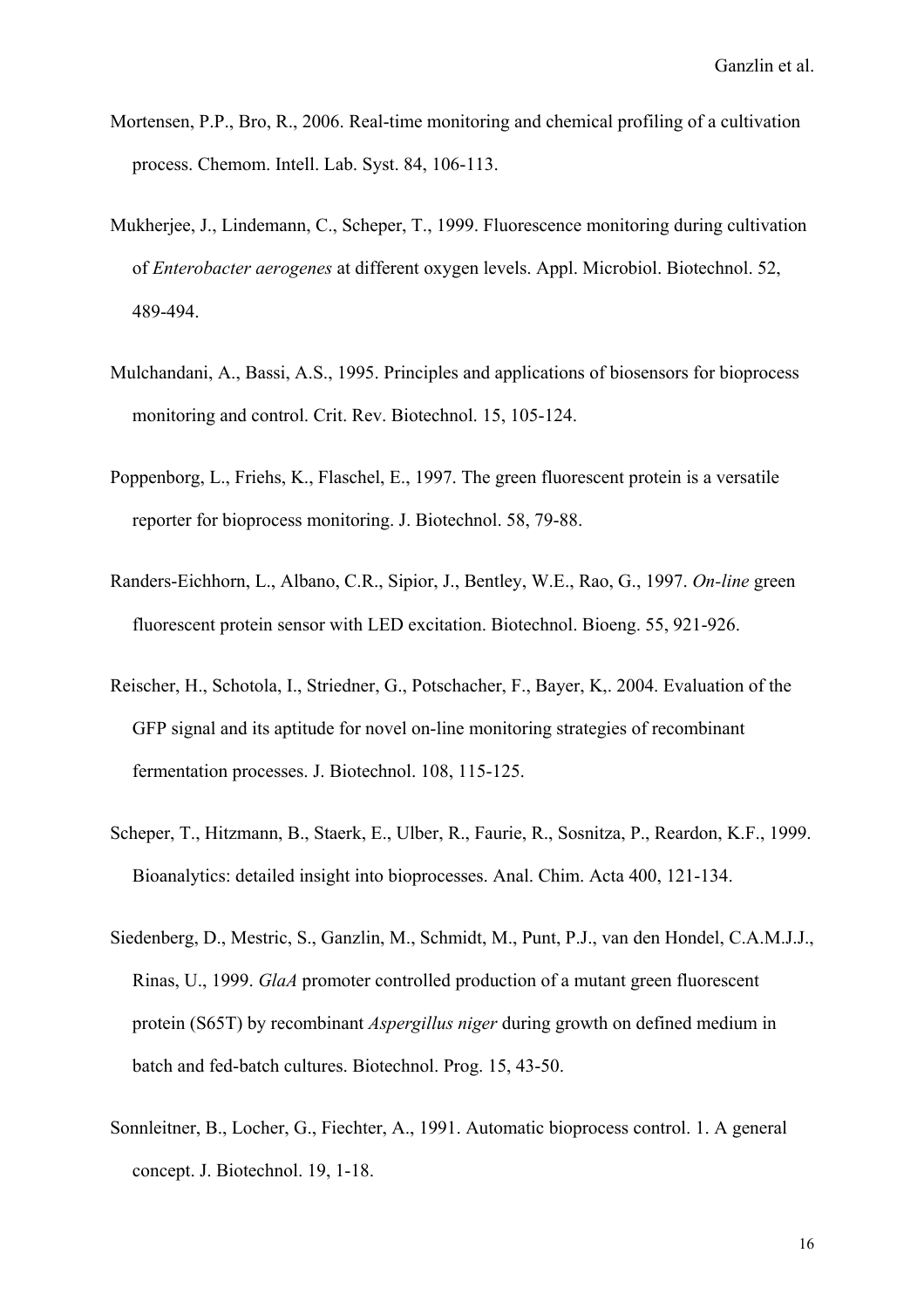- Stark, E., Hitzmann, B., Schügerl, K., Scheper, T., Fuchs, C., Koster, D., Märkl, H., 2002. Insitu-fluorescence-probes: a useful tool for non-invasive bioprocess monitoring. Adv. Biochem. Eng. Biotechnol. 74, 21-38.
- Su, W.W., 2005. Fluorescent proteins as tools to aid protein production. Microb. Cell Fact. 4, 12.
- Su, W.W., Liu, B., Lu, W.B., Xu, N.S., Du, G.C., Tan, J.L., 2005. Observer-based online compensation of inner filter effect in monitoring fluorescence of GFP-expressing plant cell cultures. Biotechnol. Bioeng. 91, 213-226.
- Surribas, A., Geissler, D., Gierse, A., Scheper, T., Hitzmann, B., Montesinos, J.L., Valero, F., 2006. State variables monitoring by in situ multi-wavelength fluorescence spectroscopy in heterologous protein production by *Pichia pastoris*. J. Biotechnol. 124, 412-419.
- Surribas, A., Resina, D., Ferrer, P., Valero, F., 2007. Rivoflavin may interfere with on-line monitoring of secreted green fluorescence protein fusion proteins in *Pichia pastoris*. Microb. Cell Fact. 6, 15.
- Tartakovsky, B., Sheintuch, M., Hilmer, J.M., Scheper, T., 1996. Application of scanning fluorometry for monitoring of a fermentation process. Biotechnol. Prog. 12, 126-131.
- Tsien, R.Y., 1998. The green fluorescent protein. Annu. Rev. Biochem. 67, 509-544.
- Vogel, H.J., 1956. A convenient growth medium for *Neurospora* (Medium N). Microbial. Genet. Bull. 243, 112-119.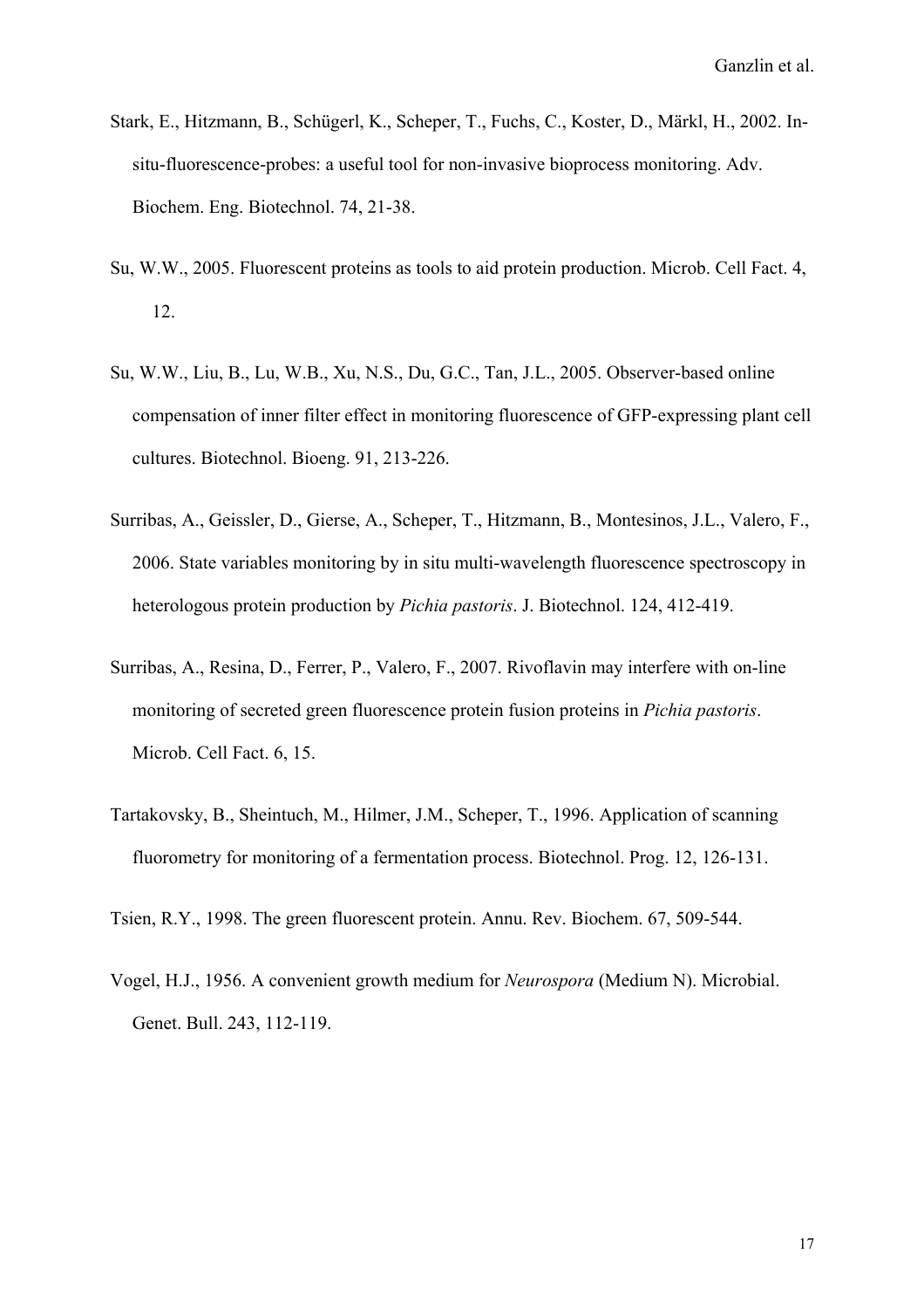**Tables** 

| <b>Unknown</b>     |                    | S65TGFP-       |                    | S65TGFP-       |                    | scattered light |                    |
|--------------------|--------------------|----------------|--------------------|----------------|--------------------|-----------------|--------------------|
| fluorophore (UF1)  |                    | <b>Maximum</b> |                    | Adjacency      |                    | 500 nm          |                    |
| Area 1             |                    | Area 2         |                    | Area 3         |                    | Area 4          |                    |
| $\lambda_{ex}$     | $\lambda_{\rm em}$ | $\lambda_{ex}$ | $\lambda_{\rm em}$ | $\lambda_{ex}$ | $\lambda_{\rm em}$ | $\lambda_{ex}$  | $\lambda_{\rm em}$ |
| $\lceil nm \rceil$ | ${\rm [nm]}$       | ${\rm [nm]}$   | $\lceil nm \rceil$ | ${\rm [nm]}$   | ${\rm [nm]}$       | ${\rm [nm]}$    | ${\rm [nm]}$       |
| 370                | 490-540            | 480            | 500                | 450            | 500-520            | 490             | 480-500            |
| 380                | 490-540            | 490            | 510                | 460            | 490-530            | 500             | 490-510            |
| 390                | 490-540            | 500            | 520                | 470            | 500-550            | 510             | 500-520            |
| 400                | 490-540            | 510            | 530                | 480            | 510-560            |                 |                    |
| 410                | 490-540            |                |                    | 490            | 520-560            |                 |                    |
|                    |                    |                |                    | 500            | 530-560            |                 |                    |
|                    |                    |                |                    | 510            | 540-550            |                 |                    |

**Table I. Analyzed fluorophores defined by the following excitation/emission wavelengths combinations from 2-D fluorescence spectra selected for** *on-line* **analysis (Areas also indicated in Figure 2)** 

A set of distinct emission wavelengths was defined by indicating the lowest and highest value with a stepwise increase of 10 nm in between (emission band-width 20 nm); e.g. 480-500 corresponds to emission at 480 nm, 490 nm, and 500 nm.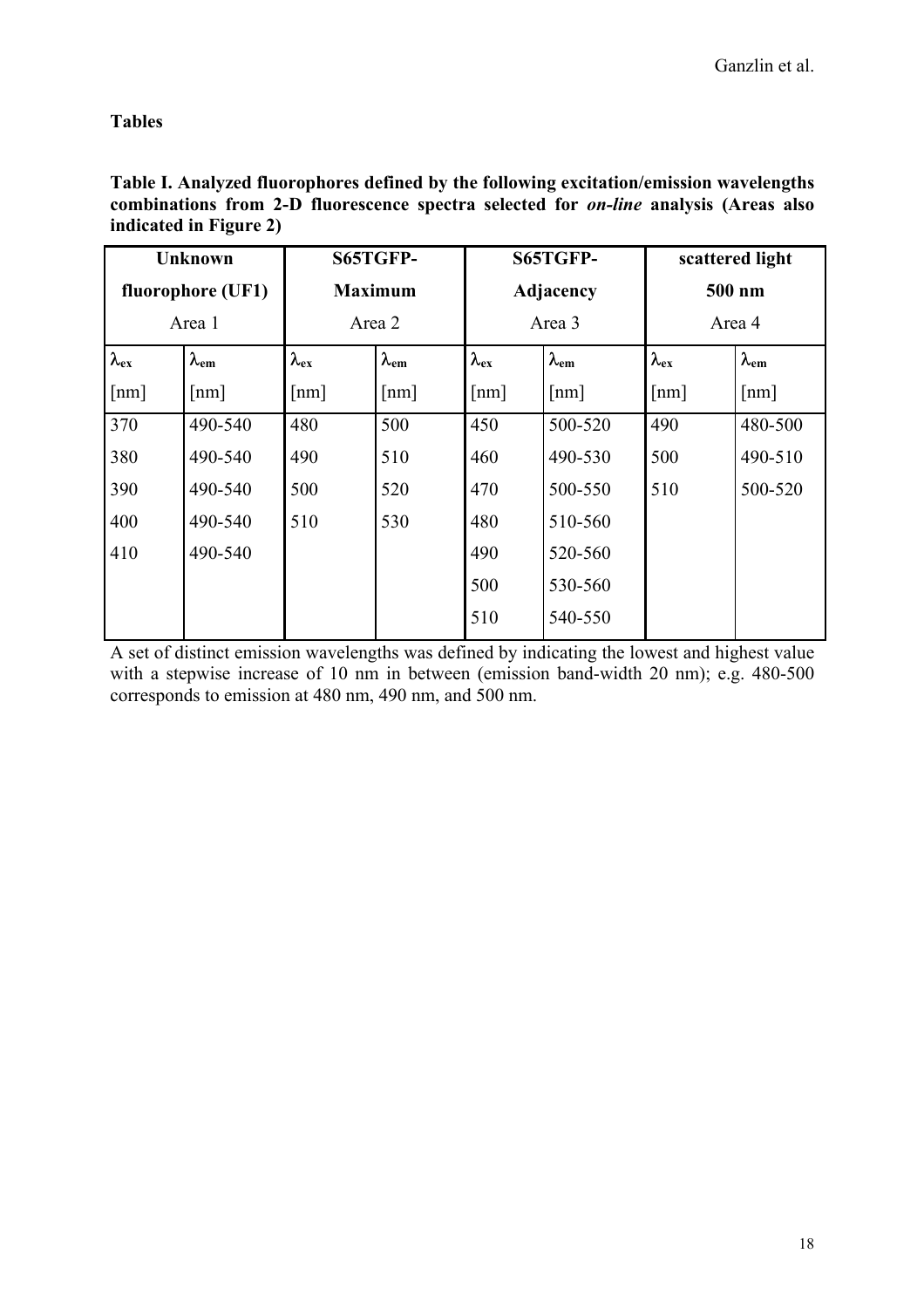# **Figure captions**

**Figure 1.** Analysis of *A. niger* (AB6.4∆*pepE*[pAN52-10S65TGFPn/s]Ac5) by fluorescence microscopy. Lower part: Longitudinal cryoscopic section of hyphae; arrows indicate septum positions. Bar represents 10 um.

**Figure 2.** Analysis of culture fluorescence of *A. niger* producing S65TGFP in fed-batch culture using multi-wavelength fluorescence spectroscopy. 2-D fluorescence spectra were measured *in situ* A) directly after inoculation, B) 65 h after inoculation during the batch phase of the cultivation before the induction of S65TGFP production, and C) at the end of the fedbatch cultivation. D) 2-D fluorescence spectrum of pure S65TGFP. The areas indicated in B) and C) correspond to the analyzed fluorophores defined in Table I: Area 1: unknown fluorophore (UF1); area 2: S65TGFP-maximum; area 3: S65TGFP-adjacency; area 4: scattered light 500 nm. Time-course data of these fluorophores are shown in Figure 3.

**Figure 3.** Time course analysis of culture fluorescence of *A. niger* producing S65TGFP in fed-batch culture. Cells were first grown in batch culture on xylose as carbon source. The vertical line indicates the onset of maltose feeding to induce the production of S65TGFP. A) Cell dry mass and xylose concentration and concentration of carbon dioxide in the offgas. B) Volumentric concentration of S65TGFP and the fluorescence of "S65TGFP adjacency" and of the unknown fluorophore ("UF1") in relative intensities. Time course data of the turbidity probe are also shown in relative intensities. C) Volumentric concentration of S65TGFP and the fluorescence of "S65TGFP maximum" and the "scattered light 500nm" in relative intensities. For definition of fluorophores see Table I. The arrow indicates interference through the addition of 20 g antifoam reagent.

**Figure 4.** Correlation of *on-line* fluorescence intensity with the volumetric *off-line* determined S65TGFP concentration. Data were obtained from the fed-batch cultivation (62- 106h cultivation time) and the *on-line*-fluorescence signals (RI"S65TGFP-maximum" and "S65TGFP-adjacency") were plotted against the corresponding volumetric *off-line* determined S65TGFP concentrations.

**Figure 5.** *In-situ* calibration of optical *on-line* measurements. The *on-line*-signals A) RI"S65TGFP-adjacency" and B) the turbidity probe signal are plotted against the cell dry weight of the fluorescent mycelium which was added to the bioreactor as indicated in the Materials and Methods section.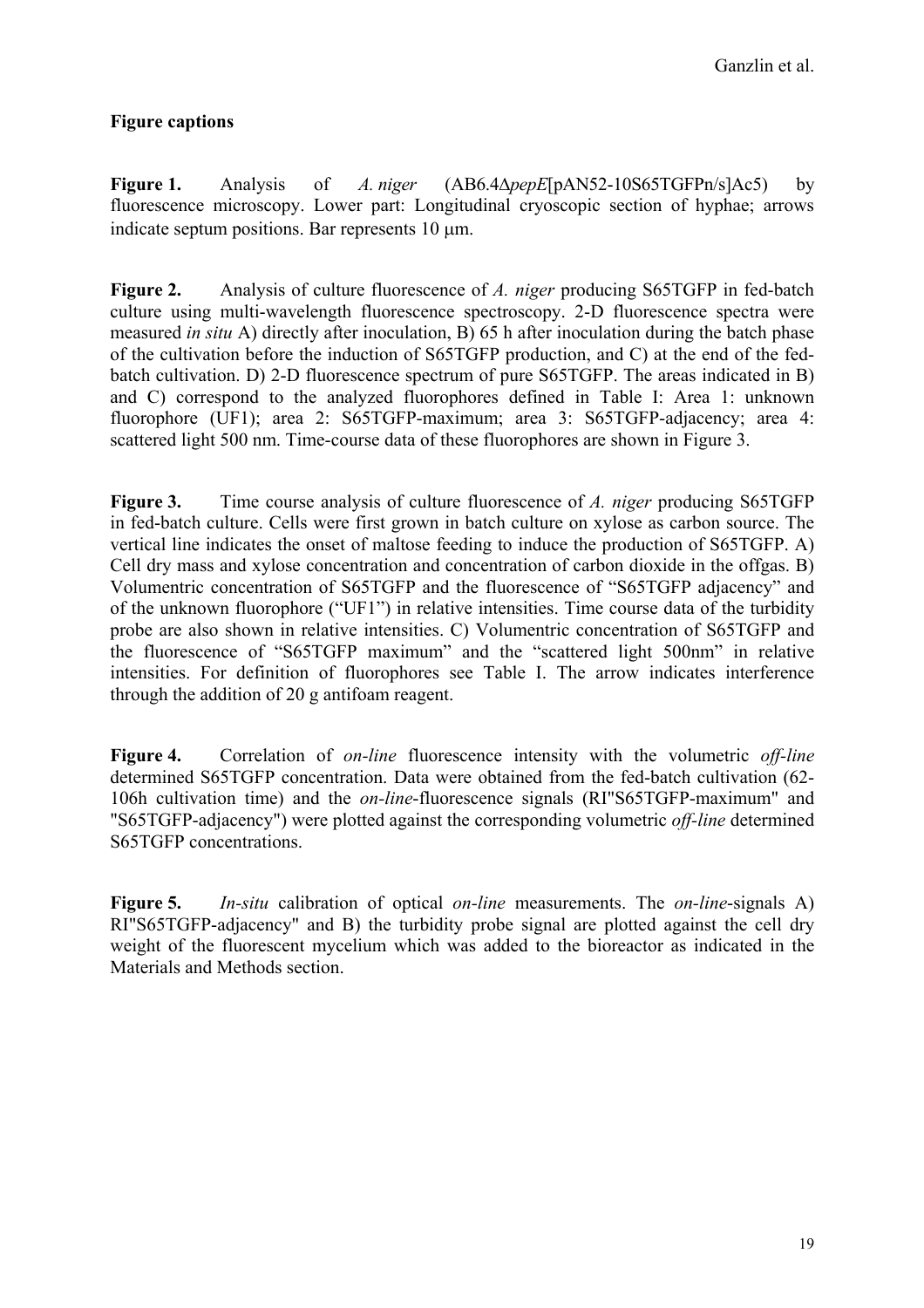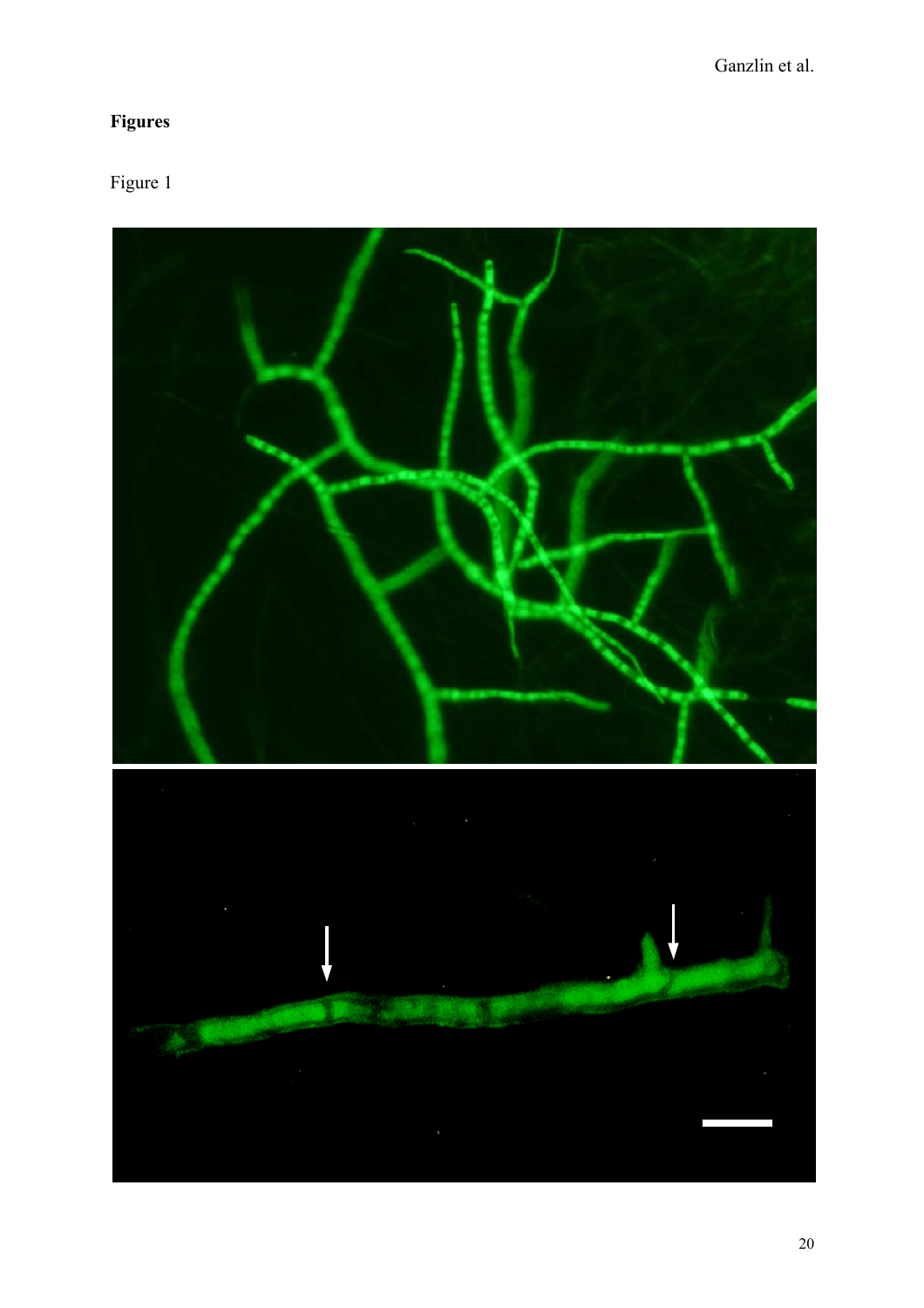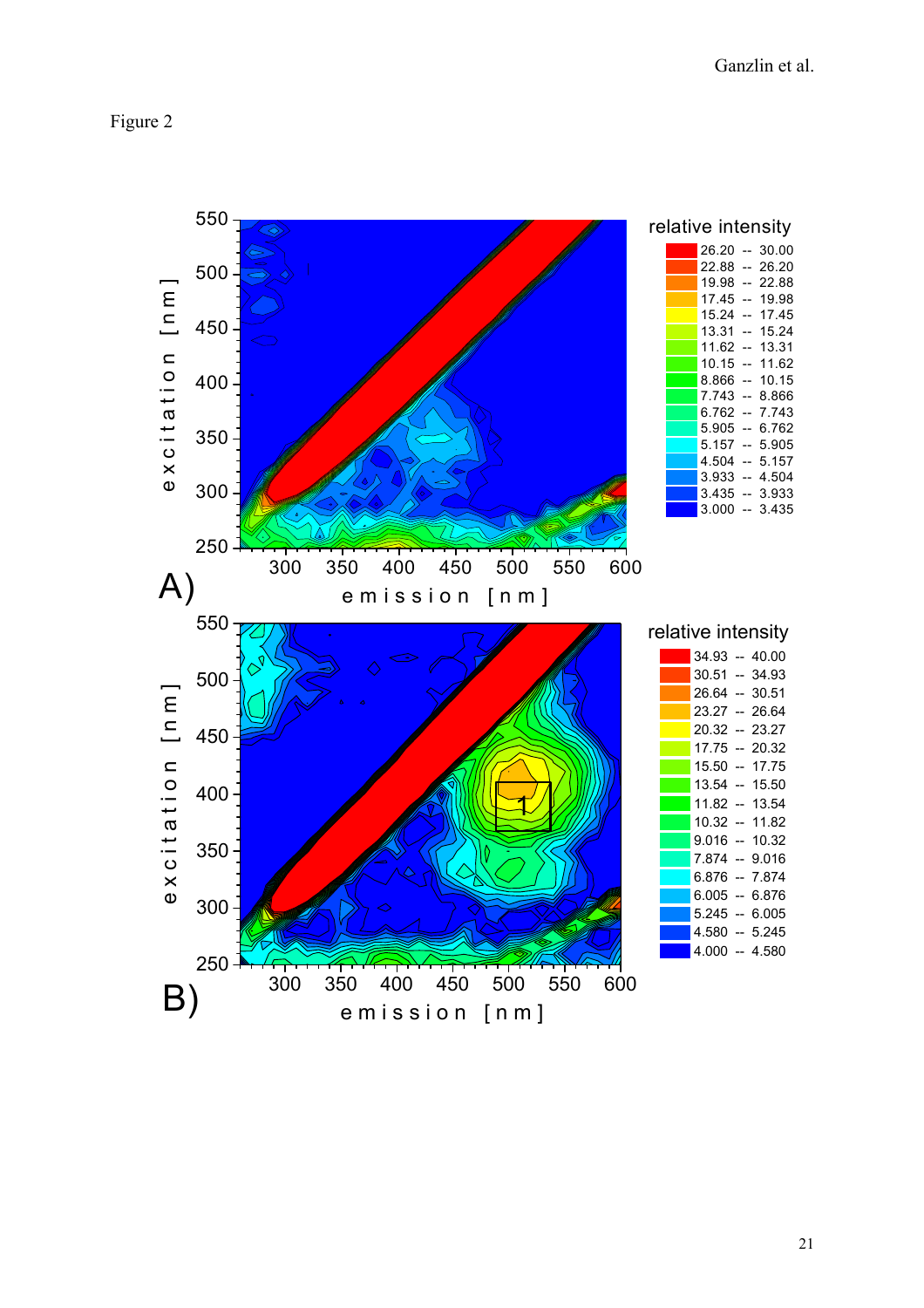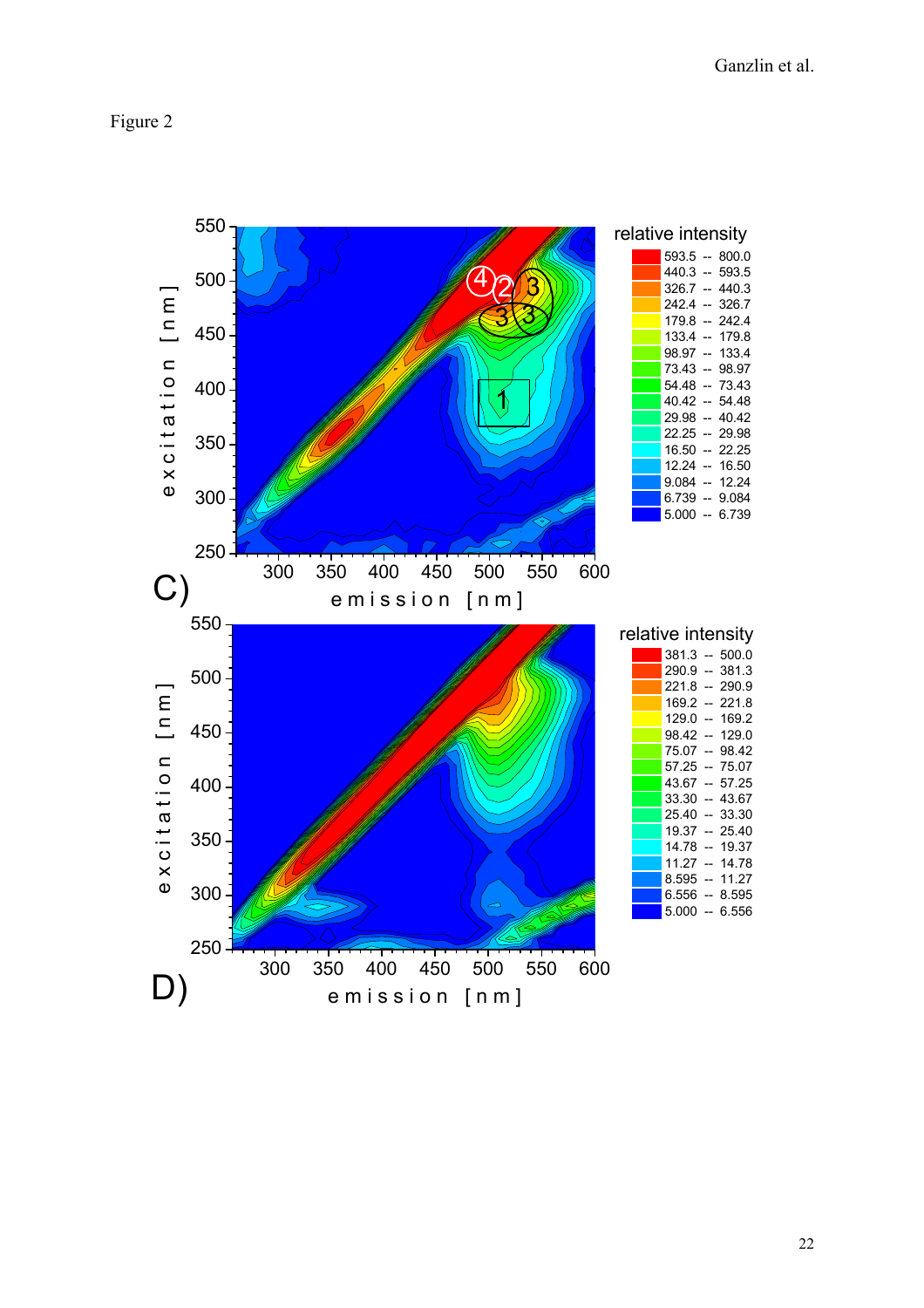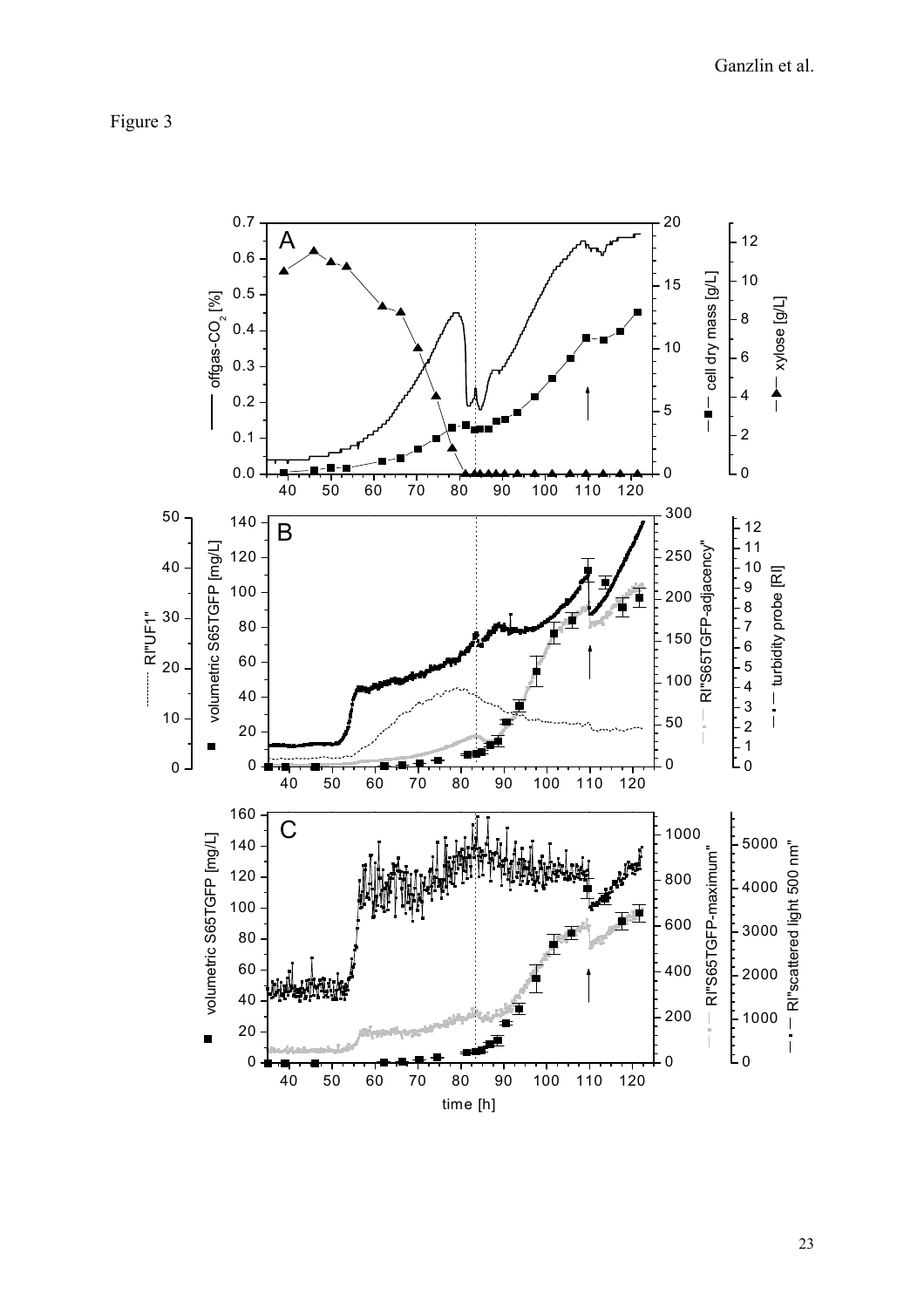